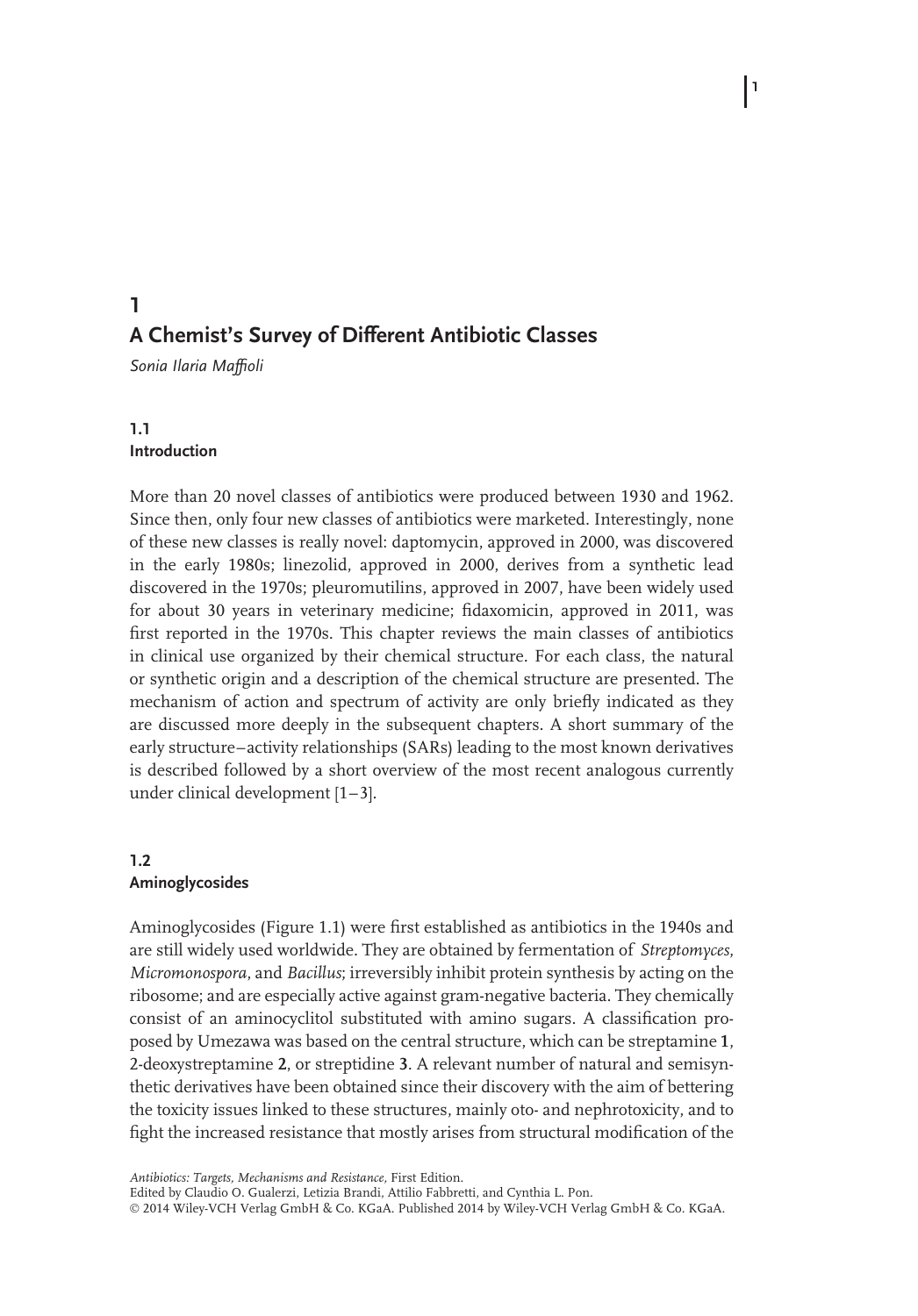

**Figure 1.1** Aminoglycosides and β-lactam antibiotics.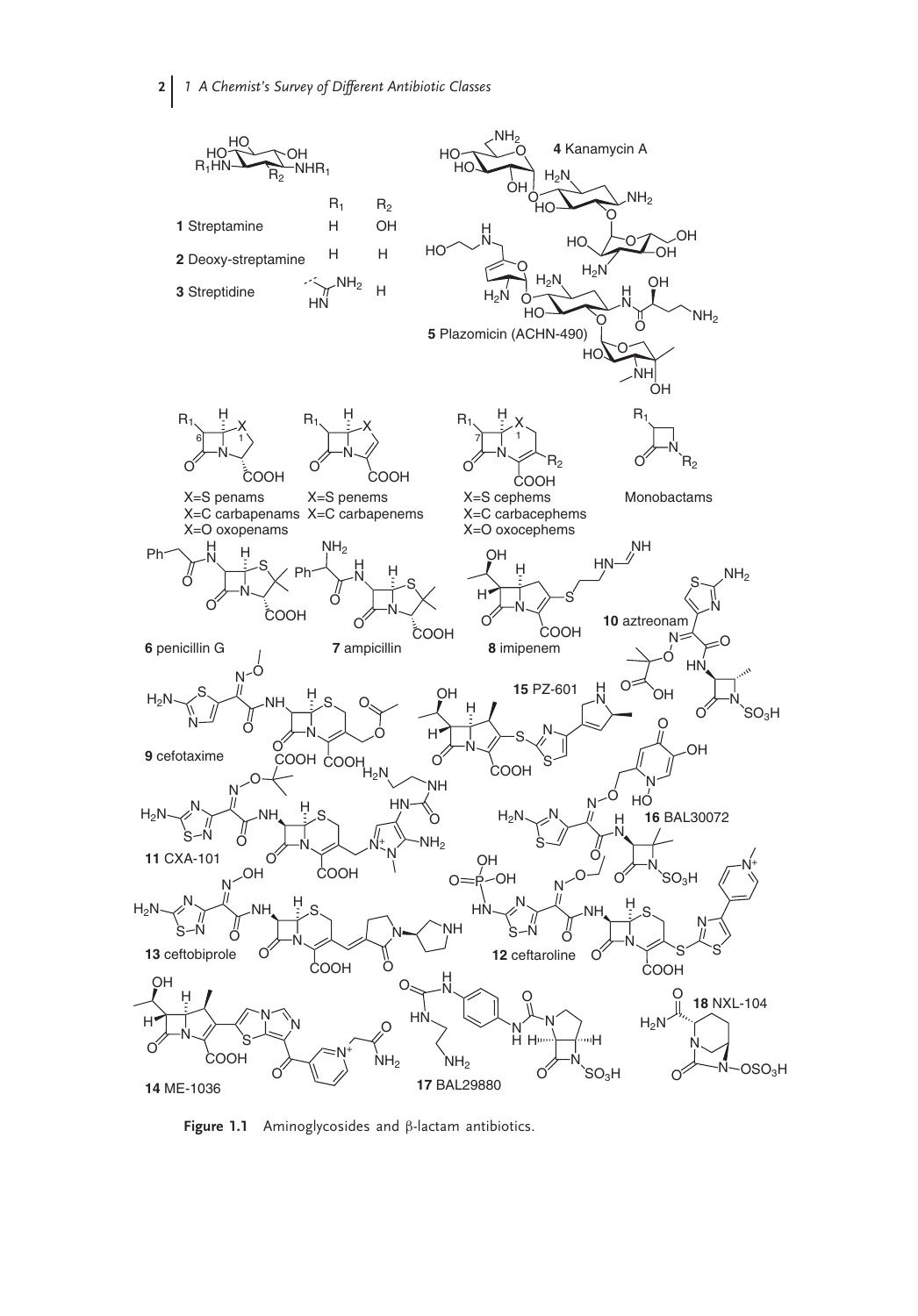aminoglycosides by specific enzymes expressed by resistant strains. These studies highlighted the importance of the number and position of the amino groups for the antibacterial activity. For example, the derivatization of the amino and alcoholic groups in kanamycin **4** resulted in an increased potency together with a reduced susceptibility to the inactivating enzymes that act by acetylation of 2'- and 6'-position and by phosphorylation on position 3′. Recently, interest in this class increased again owing to their spectrum of activity and the observed synergistic activity with other antibiotic classes [1]. Among the recent derivatives, plazomicin (ACHN-490) **5**, a semisynthetic derivative of sisomycin, shows significant improved activity against amikacin- and/or gentamicin-resistant strains and is currently under phase II clinical study [2, 3].

# **1.3 β-Lactams**

β-Lactam antibiotics, discovered in the 1930s and produced by the fungus *Penicillium*, are a wide class of antibiotics, characterized by the presence of an azetidinone nucleus containing the carbonyl β-lactam, essential for the activity. Different subclasses of β-lactams can be defined depending on the chemical substitutions of the central β-lactamic core (Figure 1.1). The azetidinone can be fused with a saturated or unsaturated pentacycle or hexacycle and position 1 of this ring can be occupied by a sulfur, oxygen, or carbon atom. Thus, penicillins, including penams, carbapenams, and oxopenams, contain a saturated pentacle (see penicillin B **6** and ampicillin **7**), penems, and carbapenems contain an unsaturated pentacycle (imipenem **8**) and cephalosporins, including cephems, carbacephems, and oxacephems, contain an unsaturated hexacyle (cefotaxime **9**). Finally, the azetidinone can be alone and not fused with another ring originating monolactams or monobactams (aztreonam **10**). All β-lactams act on cell-wall biosynthesis, targeting the penicillin-binding protein (PBP) enzymes involved in the biosynthesis of the peptidoglycan. In the many decades after penicillin discovery in the 1930s, a huge number of natural, synthetic, and semisynthetic β-lactams were discovered and produced [4]. Initially, position 6 of penicillin was extensively modified to increase the stability of the β-lactam and to overcome the resistance mostly mediated by the production of a PBP with reduced affinity for β-lactams. In cephalosporins, a similar approach by modification of the side chain in position 7 gave rise to new generations of semisynthetic cephalosporins. Initially active mainly on gram-positive bacteria, newer generations have significantly greater gram-negative antimicrobial properties. In the next generations, the *N*-acyl side chain was then coupled with structurally complex heterocycles at position C-3 containing a positive charge at their terminus (Figure 1.1) [5]. The resulting chephalosporins CXA-101 **11**, ceftaroline **12**, and ceftobiprole **13** have exceptional gram-positive activity that also crosses over to some gram negatives [6]. The same type of positively charged heterocycle was also incorporated in position C-2 of the carbapenems (ME-1036 **14**). The injectable carbapenem PZ-601 **15** has shown potent activity against drug-resistant gram-positive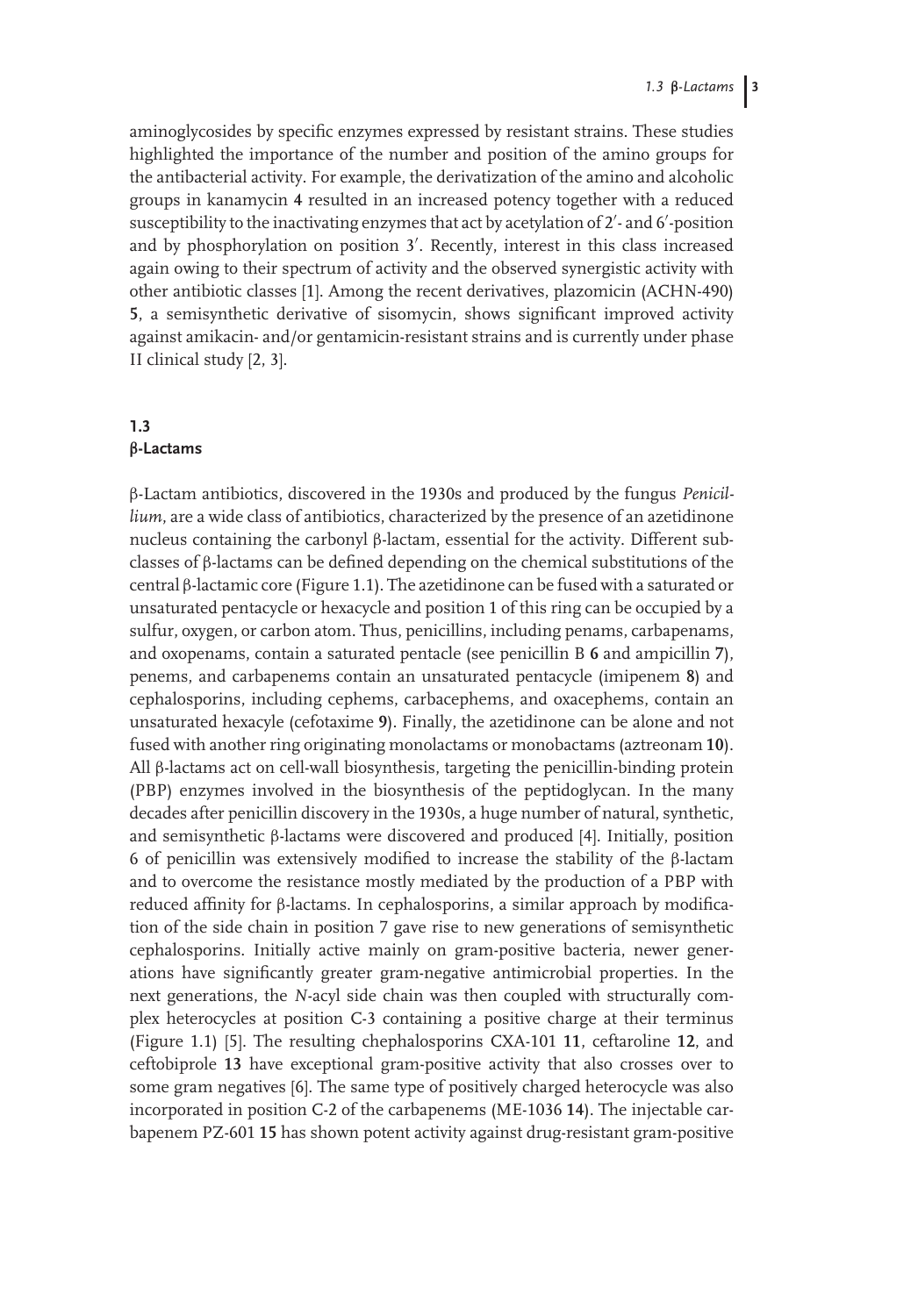pathogens, including methicillin-resistant *Staphylococcus aureus* (MRSA), and is currently undergoing phase II studies. Among monobactams, in which aztreonam is the only representative widely used in clinics, the newest generation incorporates a siderophore substructure to facilitate bacterial uptake (BAL-30072 **16**). Finally, combinations of a β-lactam with a β-lactamase inhibitor have been successfully used to achieve antibacterial efficacy without accelerating resistance development. Clavulanic acid was the first β-lactamase inhibitor used in combination drugs followed by sulbactam and tazobactam, and more recently BAL29880 **17**, all possessing a β-lactam chemical structure [5]. Recently, a novel bicyclic, non-β-lactam β-lactamase inhibitor (NXL104 **18**) is under clinical evaluation [7].

### **1.4 Linear Peptides**

In this family, gramicidins, dalbaheptides, and lantibiotics are grouped. In all these molecules, the main peptidic chains remain linear and no cyclization occurs at the N- or C-terminal amino acid, yet rings can be present because of cyclization between side chains belonging to different residues. Gramicidin D is a heterogeneous mixture of six strictly related compounds, gramicidins A, B, and C obtained from *Bacillus brevis* and collectively called *gramicidin D* [8]. In contrast to gramicidin S, which is a cyclic peptide, gramicidin D contains linear pentadecapeptides with alternating L- and D-amino acids, sharing the general formula: formyl-L-X-Gly-L-Ala-D-Leu-L-Ala-D-Val-L-Val-D-Val-L-Trp-D-Leu-L-*Y*-d-Leu-l-Trp-d-Leu-l-Trp-ethanolamine, where amino acids *X* and *Y* depend on the gramicidin molecule. *X* can be Val and iLeu, while *Y* represents an aromatic amino acid among which are Trp, Phe, and Tyr. The alternating stereochemical configuration (in the form of  $D$  and  $L$ ) of the amino acids is crucial for antibiotic activity. In membranes, gramicidin adopts a β-helix three-dimensional conformation forming channels that are specific to monovalent cations, thus increasing the permeability of the bacterial cell membrane and thereby destroying the ion gradient between the cytoplasm and the extracellular environment.

#### 1.4.1 **Glycopeptides-Dalbaheptides**

Dalbaheptides (Figure 1.2) are composed of seven amino acids cross-linked to generate a rigid concave shape. This configuration forms the basis of their particular mechanism of action that involves the complexation with the p-alanyl-p-alanine terminus of bacterial cell-wall components. As this mechanism of action is the distinguishing feature of these glycopeptides, the term *dalbaheptide*, from *p*-al(anyld-alanine)b(inding)a(ntibiotics) having hept(apept)ide structure, has been proposed to distinguish them within the larger and diverse groups of glycopeptide antibiotics [9]. Five of the seven amino acids forming the peptidic skeleton are common to all dalbaheptides. Vancomycin **19**, the first dalbaheptide introduced into clinical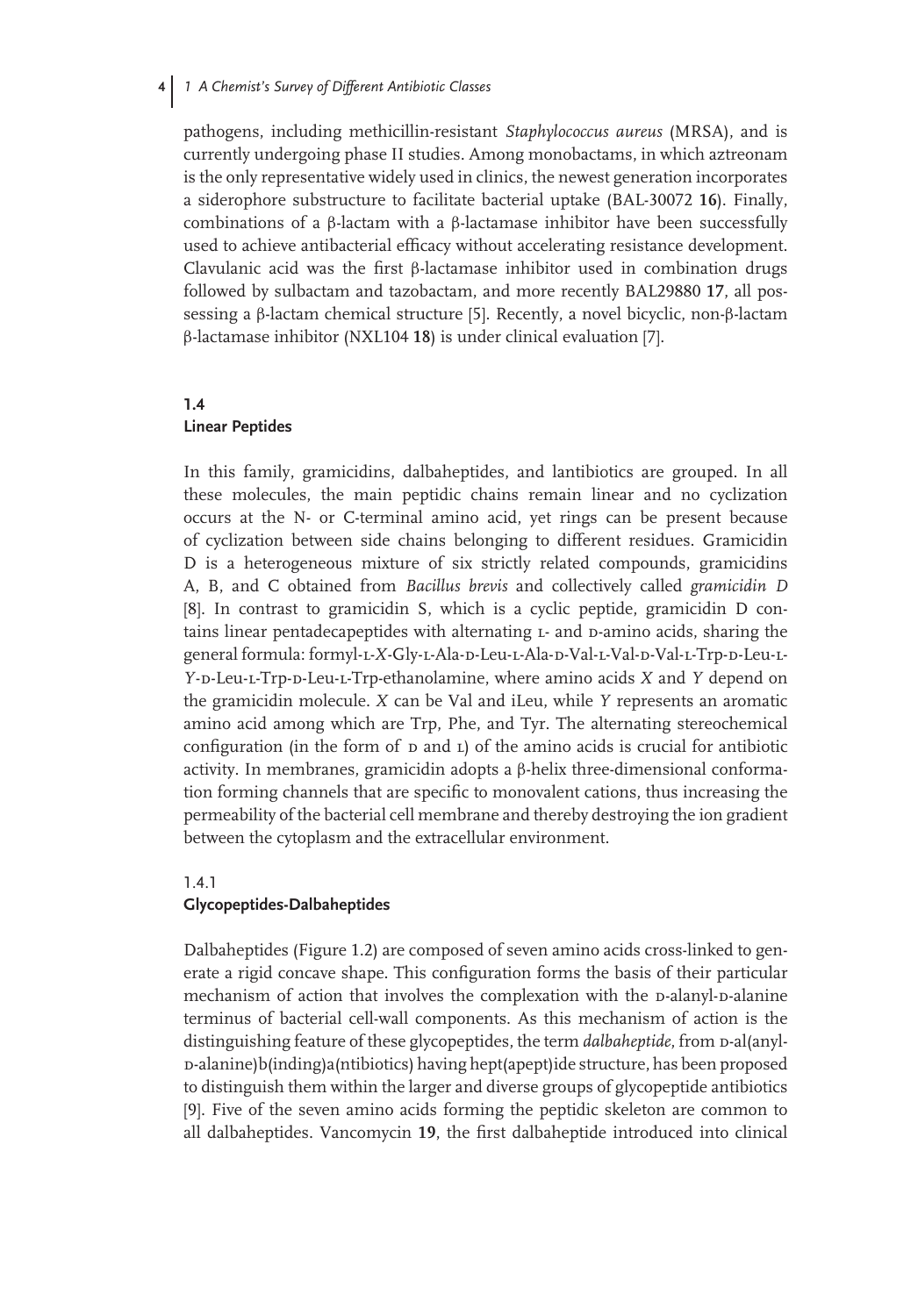

**Figure 1.2** Dalbaheptide antibiotics.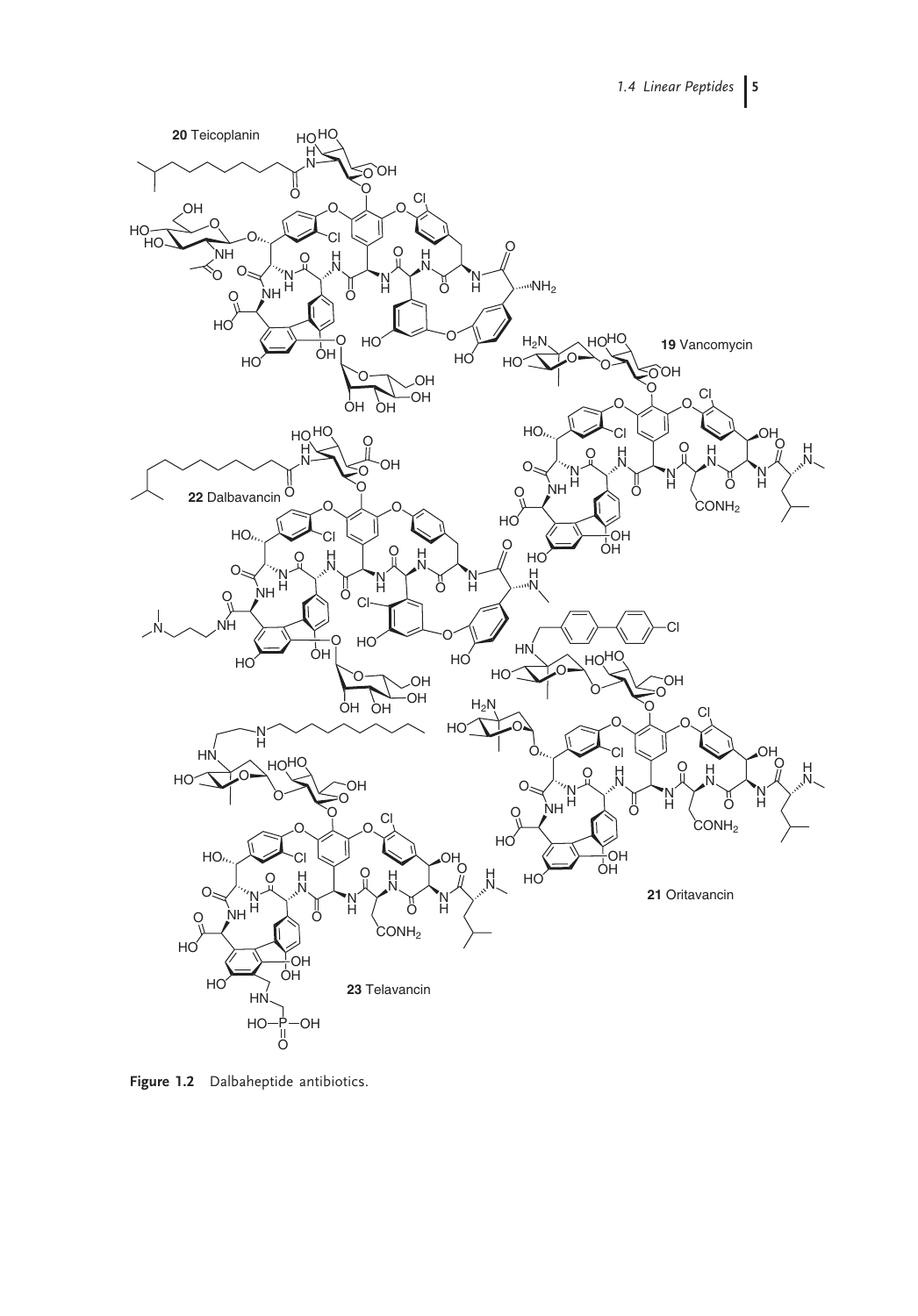practice in 1959, was isolated from *Streptomyces orientalis* (now *Amycolatopsis orientalis*) [4]. In 1988, teicoplanin **20** was also introduced. Glycopeptide antibiotics are restricted to treating gram-positive infections as they cannot penetrate the outer membrane of gram-negative bacteria. As vancomycin has been increasingly used for the treatment of a wide range of infections, second-generation glycopeptides with improved profile over vancomycin were developed. Even though recently innovative synthetic methods allowed successful total syntheses of these complex structures, fermentation followed by semisynthetic modification remains the prevalent way to explore SARs and the only practicable route to bulk production of clinical candidates. In general, the presence of specific sugars is of vital importance for dalbaheptide activity as aglycones are uniformly less active. At the same time, most efforts to change the natural heptapeptide backbones have resulted in reduced activity. Nevertheless, modification of the natural structure has led to novel, resistance-breaking dalbaheptides that contain structural elements promoting dimerization, to tight binding with the biological target, and lipophilic side chains that enhance membrane anchoring. An additional amino sugar at residue 6 and aromatic chlorine substituents promote favorable dimerization, and substitution of the free carboxylate function by basic carboxamides increases the activity against staphylococci. From these studies, three semisynthetic secondgeneration drugs have been advanced to clinical development. Oritavancin **21**, derived from the vancomycin-related glycopeptide chloroeremomycin, dalbavancin **22**, a derivative of the teicoplanin-related glycopeptide A40926, and telavancin **23** were approved by the Food and Drug Administration (FDA) in the United States in 2009 [10, 11].

# 1.4.2 **Lantibiotics**

Lantibiotics are small peptides (19–38 amino acids) produced mostly from strains belonging to the Firmicutes and, to a lesser extent, to the Actinobacteria, that undergo extensive posttranslational modifications to yield the active structures. The modifications common to all lantibiotics involve the dehydration of serine and threonine residues to yield 2,3-didehydroalanine (Dha) and (Z)-2,3-didehydrobutyrine (Dhb), respectively (Figure 1.3). This is followed by the stereospecific intramolecular addition of a cysteine residue onto Dha or Dhb to form a lanthionine (Lan) or methyllanthionine (MeLan) bridge, respectively. The term *lantibiotic* is, in fact, derived from Lan-containing antibiotics. Other modifications can be present on these molecules: for instance, C-terminal Cys residues may form *S*-aminovinylcysteine (AviCys) while N-terminal residues can contain 2-oxopropionyl (OPr) and 2-oxobutyryl groups (OBu). Their antimicrobial activity is limited to gram-positive bacteria; the prototype molecule is nisin **24**, discovered in the 1920s and used as a food preservative for 40 years [12]. Lantibiotics are divided into two classes according to their biogenesis: Lan formation in class I compounds requires two separate enzymes, a dehydratase and a cyclase, whereas a single enzyme carries both activities for class II lantibiotics. Although compounds from both classes exert their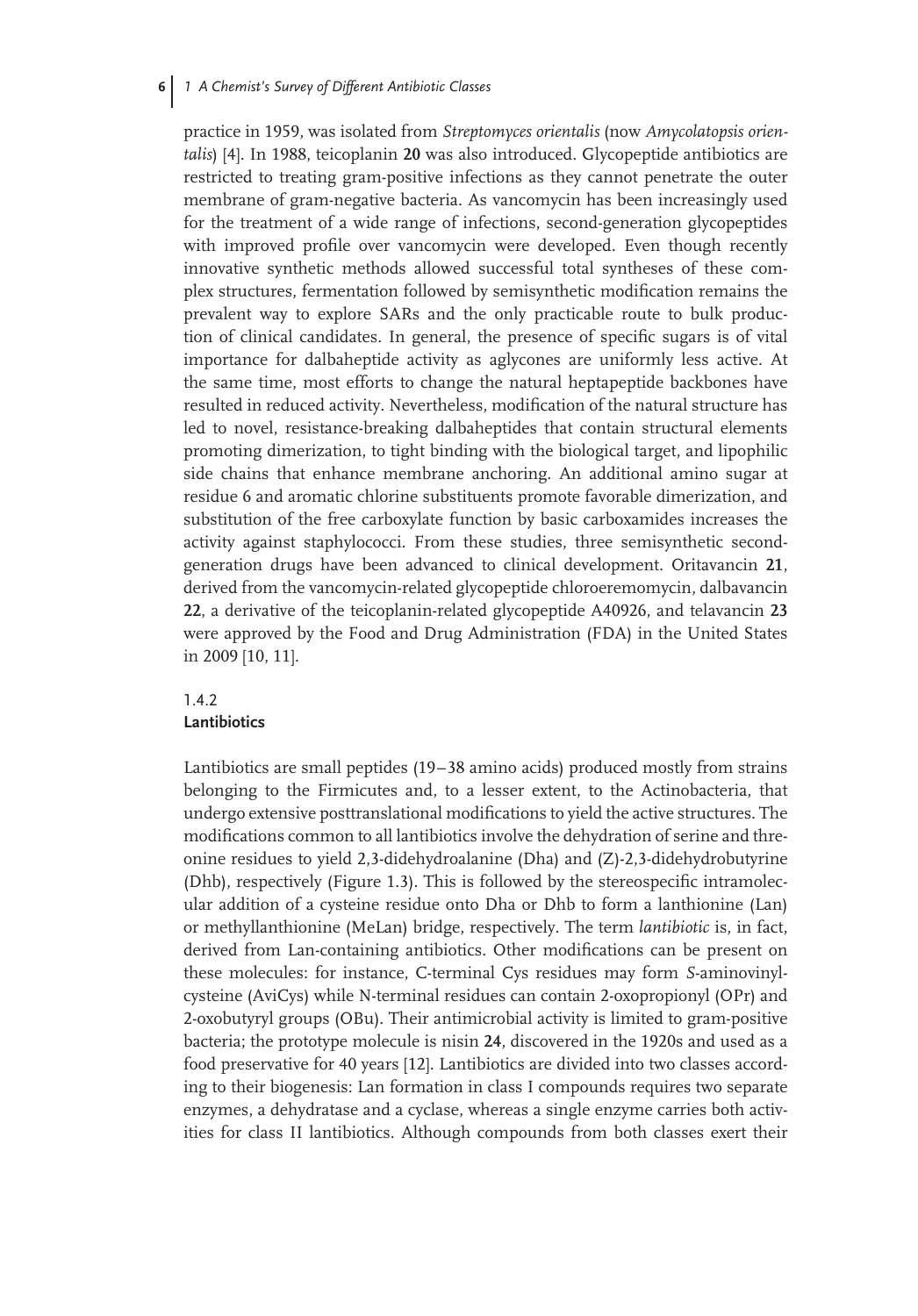

**Figure 1.3** Lantibiotics.

antimicrobial activity by binding to Lipid II, thus inhibiting cell-wall biosynthesis, they do so by binding to different portions of this key peptidoglycan intermediate. Moreover, lantibiotics bind Lipid II at a site different from that affected by vancomycin and related glycopeptides, and they are active against multidrug-resistant (MDR) gram-positive pathogens and have attracted attention as potential drug candidates. The compound NVB302 **25**, a semisynthetic derivative of deoxyactagardine B **26**, is currently a developmental candidate [13]. Independently, a screening program designed to detect cell-wall-inhibiting compounds turned out to be very effective in identifying lantibiotics [14]. Among the new lantibiotics identified, the most active compound was NAI-107 **27**, containing two previously unknown modifications: a chlorinated tryptophan and a mono- or dihydroxylated proline. It is currently a developmental candidate for the treatment of nosocomial infections by gram-positive pathogens [15]. The same screening program led to the identification of additional class I lantibiotics from actinomycetes. Among them, the compound 97518 **28** is structurally related to NAI-107 but contains two carboxylic acids [16]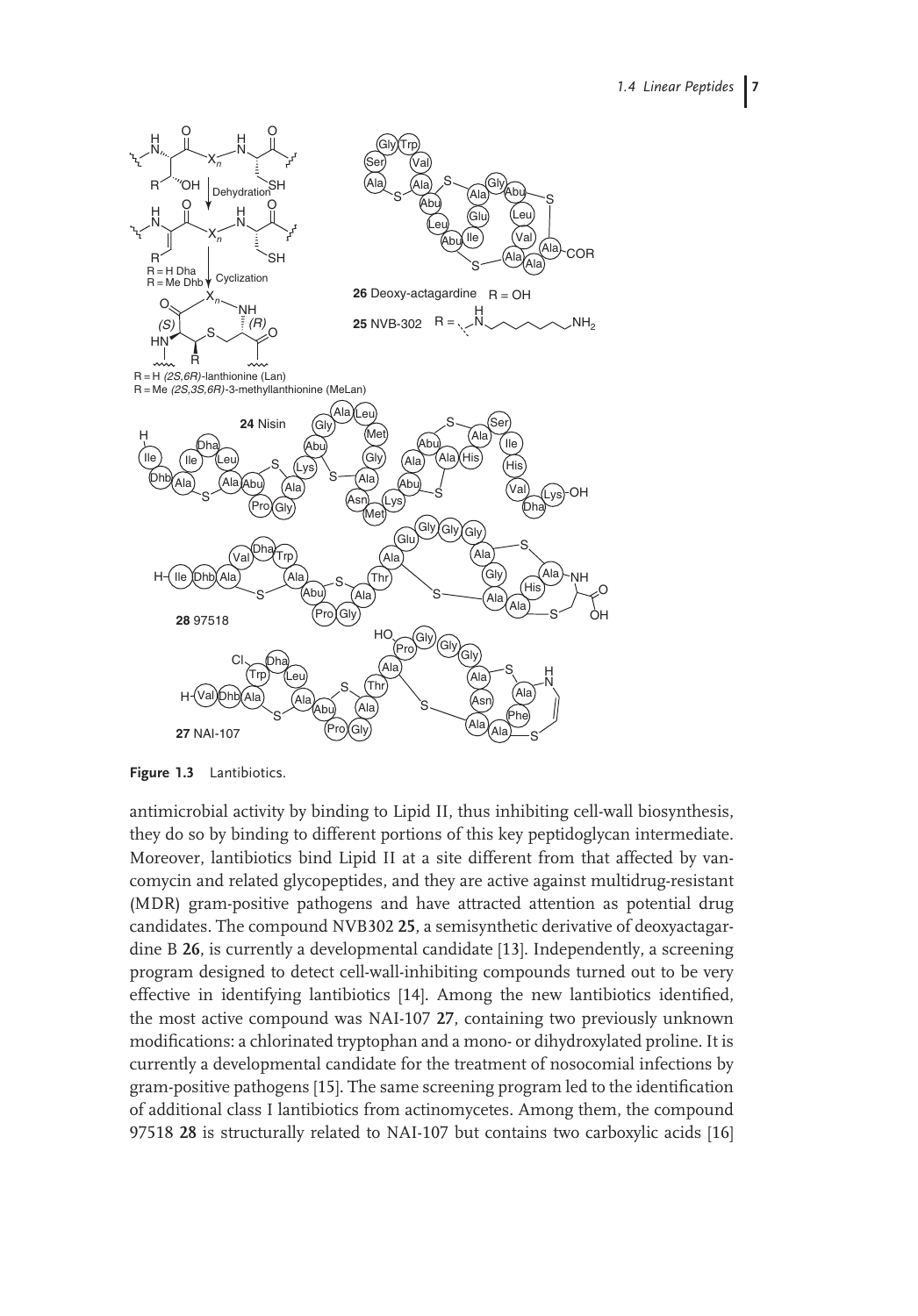(the unmodified carboxy-terminal amino acid and an aspartic residue) and afforded improved derivatives by chemical modification of the acidic residues [17].

## **1.5 Cyclic Peptides**

For simplicity, all cyclic peptides are grouped in this family (Figure 1.4 and Figure 1.5). Nevertheless, while the first described gramicidin S is a simple



**Figure 1.4** Cyclic peptide antibiotics (part I).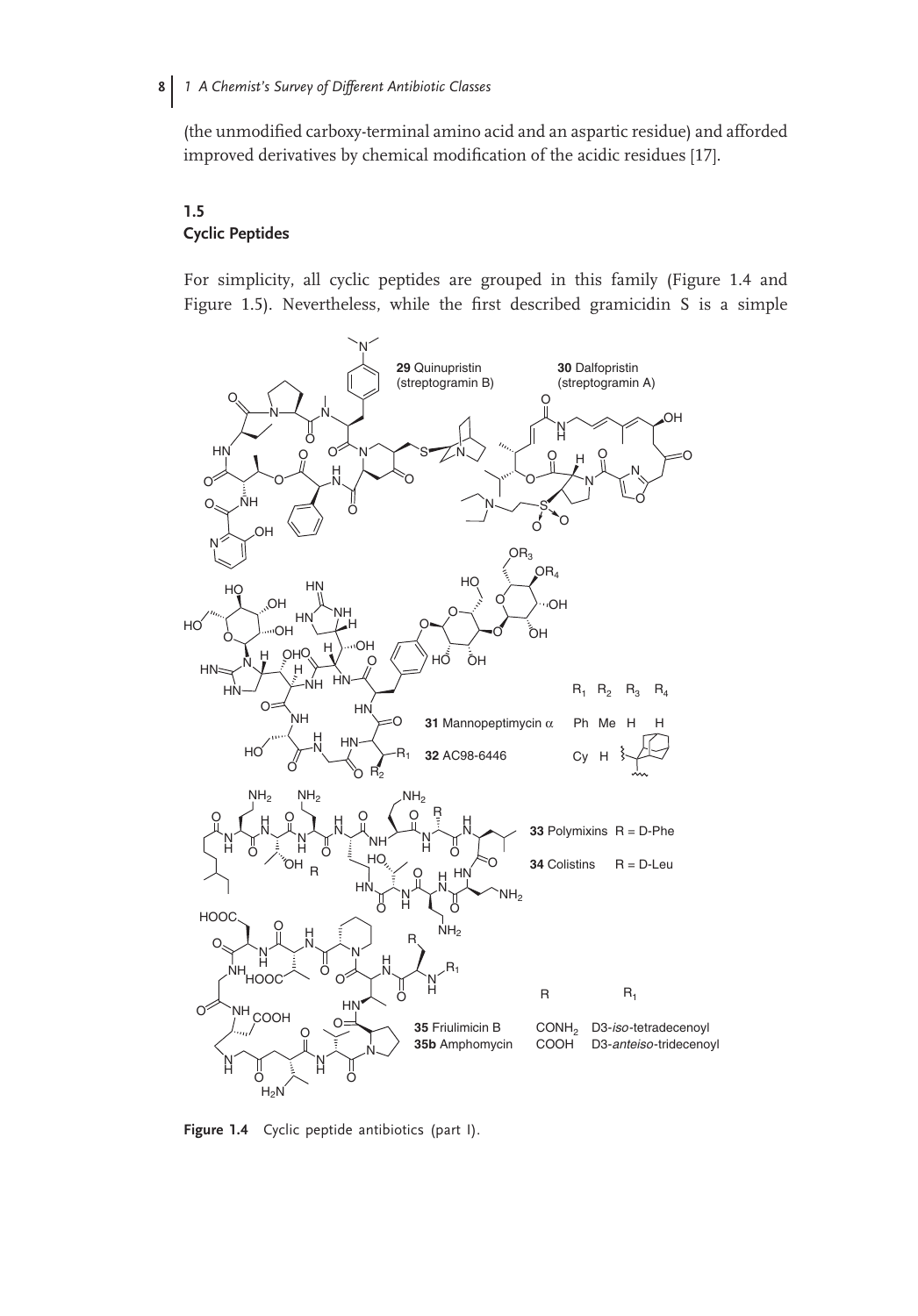

Figure 1.5 Cyclic peptide antibiotics (part II).

cyclopeptide, the later described antibiotics are more complex structures containing additional chemical groups that identify the molecules as glycosylated peptides when they contain sugar moieties (mannopeptimycin **31**), lipopeptides when they contain a lipophilic side chain (polymixin **33**, friulimicin **35**), lipodepsipeptides when apart from the lipophilic chain a lactone is present in the cycle (daptomycin **36**, lotilibcin **37**), and glycolipodepsipeptide when all these characteristics are present (Ramoplanin **38**). Gramicidin S is an antibiotic effective against some grampositive and gram-negative bacteria as well as some fungi, which was discovered in 1942 and produced by the gram-positive bacterium *B. brevis*. Gramicidin S is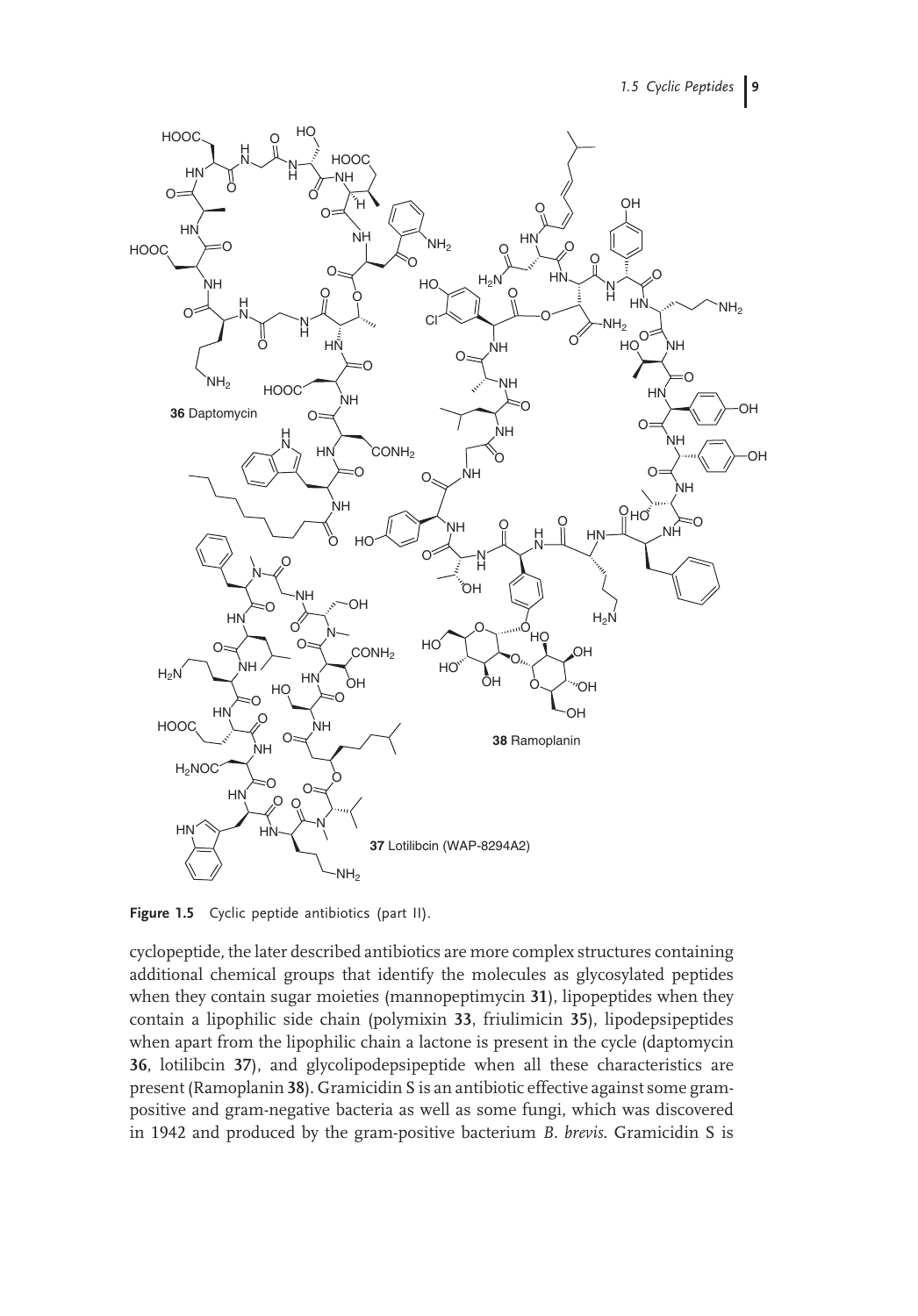a cyclodecapeptide, constructed as two identical pentapeptides joined head to tail, formally written as cyclo(-Val-Orn-Leu-D-Phe-Pro)<sub>2</sub>. Streptogramins are natural products produced by various members of the *Streptomyces* genus. This family of antibiotics consists of two subgroups, A and B, which are simultaneously produced in a ratio of roughly 70 : 30 [18]. Both subgroups inhibit protein synthesis by binding to the ribosome. Group A streptogramins are cyclic polyunsaturated macrolactones. Structural variations in type A streptogramins can arise from desaturation of the proline residue and by its substitution for alanine or cysteine residue. Examples of group A streptogramins are pristinamycin IIA (same as virginiamycin M1), madumycin II, and the semisynthetic derivative dalfopristin **29**. Group B streptogramins are cyclic hepta- or hexadepsipeptides, for example, pristinamycin IA, virginiamycin S, the semisynthetic quinupristin **30**. The invariant N-terminal threonine residue is N-acetylated with 3-hydroxypicolinic acid and forms a cyclizing ester linkage with the C-terminal carboxyl group of the peptide via its secondary hydroxyl group. Synercid (composed of a mixture of quinupristin and dalfopristin) is not orally available and is administered by intravenous routes. Efforts have therefore been made to generate new orally active streptogramins. In particular, a new oral streptogramin, designated NXL-103, has been shown to be very effective against a number of gram-positive and gram-negative organisms. Mannopeptimycins [19] are glycosylated cyclic hexapeptides that contain both stereoisomers of the unusual amino acid β-hydroxy-enduracididine. They also contain an unusual N-glycosidic bond, which links a mannose sugar to one of the β-hydroxy-enduracididine residues. They were originally isolated in the 1950s from *Streptomyces hygroscopicus* but the chemical complexity and the lack of broadspectrum activity reduced prospects for further development. Mannopeptimycin **31** affects cell-wall biosynthesis and recently renewed interest in it has derived from its activity against MDR gram-positive pathogens. SAR data derived from the natural congeners, chemical derivatization, precursor-directed biosynthesis, and pathway engineering were employed for optimization [20]. These data demonstrated that antibacterial activity was enhanced by hydrophobic *O*-acylation of either of the two *O*-mannoses, particularly the terminal one, while it was reduced by esterification of the N-linked mannose or serine moieties. AC98-6446 **32** represents an optimized lead obtained by adamantyl ketalization of a cyclohexyl analog prepared by directed biosynthesis. Polimixins **33** and colistins **34** have a general structure consisting of a cyclic peptide with a long hydrophobic tail [21, 22]. They are produced by the gram-positive *Bacillus polymyxa* and are selectively toxic for gram-negative bacteria owing to their specificity for the lipopolysaccharide (LPS) molecule that characterizes many gram-negative outer membranes. The hydrophobic tail is important in causing membrane damage, suggesting a detergent-like mode of action. Polymixin nonapeptide, devoid of the hydrophobic tail, still binds to LPS, and causes some degree of membrane disorganization but no longer kills the bacterial cell. Polymixin B (colistin) was approved for clinical use in 1958 but its systemic toxicity, particularly nephrotoxicity, has limited its use to topical applications for the most part. Nevertheless, currently, polymyxins have been revived to treat infections due to multiply resistant gram-negative bacteria. Friulimicin B **35**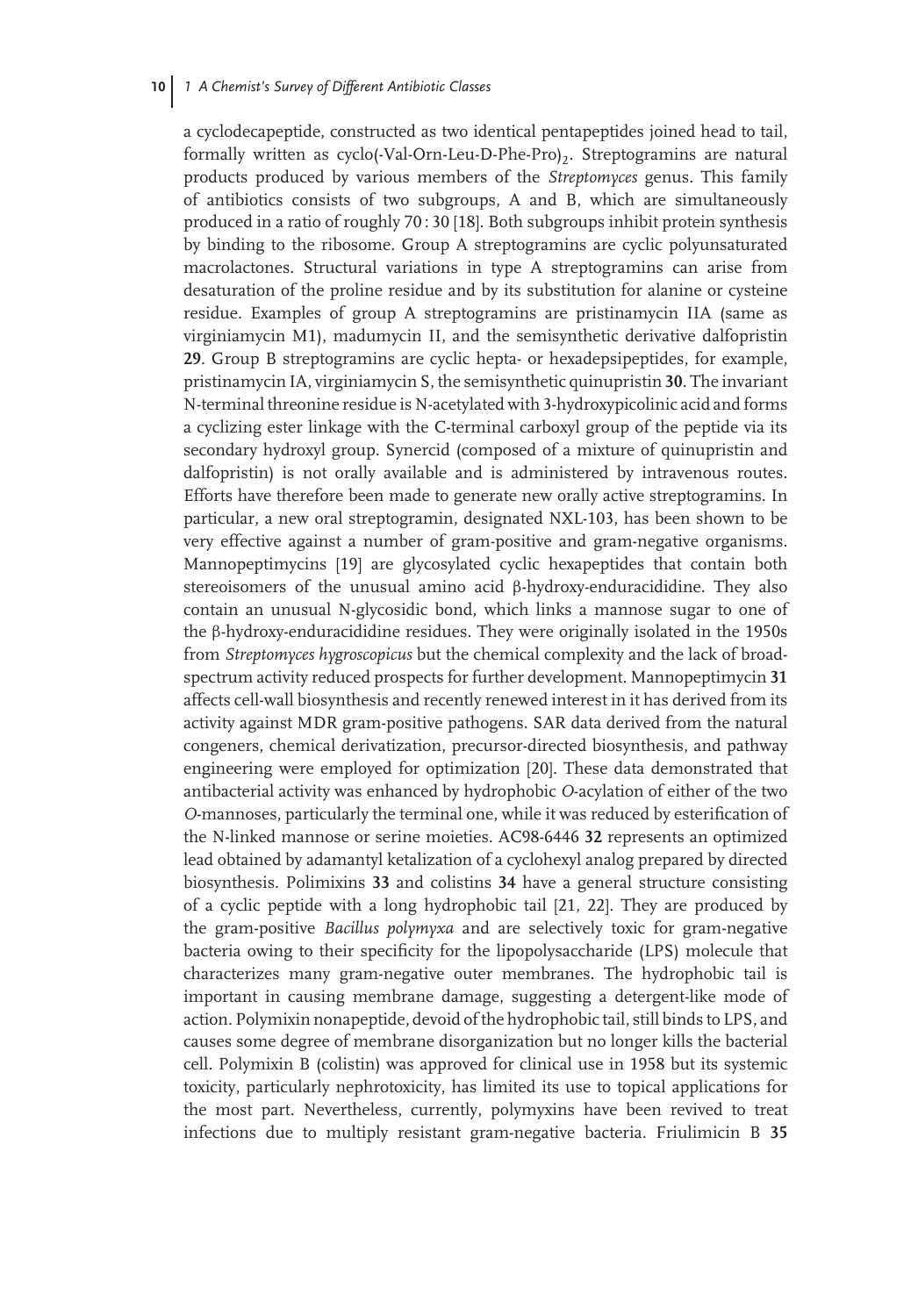consists of a macrocyclic decapeptide core with an exocyclic asparagine acylated with a branched unsaturated lipophilic chain. Structurally, friulimicin belongs to the amphomycin family of cyclic lipopeptides, whose members differ in amino acids and fatty acid substituent. The correct structure of amphomycin (**35b**) was actually established almost 50 years after its discovery, along with friulimicin characterization. These studies revealed that the friulimicin producer *Actinoplanes friuliensis* makes macrocyclic decapeptides with an exocyclic acylated aspartic residue, identical to previously described amphomycin, tsushimycin, parvuline, and aspartocin, as well as compounds with an exocyclic asparagine, such as friulimicin [23]. Notwithstanding the structural similarity to daptomycin, amphomycin has a different mechanism of action; it has long been known to inhibit cell-wall biosynthesis and has completed phase I clinical trials. Daptomycin **36** is a cyclic lipodepsipeptide produced by *Streptomyces roseosporus* consisting of 13 amino acid cyclic peptides with a decanoyl side chain [24]. Discovered in the late 1980s, it is the first lipopeptide approved for clinical use (2003) in the treatment of gram-positive infections. Daptomycin acts on the membrane and causes rapid depolarization, resulting in a loss of membrane potential leading to inhibition of macromolecular syntheses and ultimately bacterial cell death. Its distinct mechanism of action means that it may be useful in treating infections caused by MDR bacteria. Lotilibcin (WAP-8294A2) **37** is a complex of 20 closely related components produced by a gram-negative bacterium *Lysobacter* sp. They are cyclic depsipeptides containing 12 amino acid residues and one 3-hydroxy-fatty acid residue. WAP-8294A2 was isolated as the major component, and showed a strong activity against gram-positive bacteria without posing any cross-resistance [6]. Ramoplanin **38** is a glycolipodepsipeptide antibiotic isolated from fermentation of *Actinoplanes* sp. containing 17 amino acids and a mixture of L and D amino acids as well as several nonproteinogenic side chains [25]. The first amino acid in the depsipeptide is acylated at the amino terminus with a lipid unsaturated substituent slightly different for three congeners. It is active against gram-positive aerobic and anaerobic bacteria, including vancomycinresistant enterococci. Ramoplanin inhibits bacterial cell-wall biosynthesis by a mechanism different from those of other cell-wall synthesis and therefore does not show cross-resistance with them. Because of its potent antimicrobial activity, ramoplanin could be an effective antibiotic for treating serious gram-positive infections. However, it showed poor local tolerability upon intravenous injection and it is under development for prevention and treatment of *Clostridium difficile*associated diarrhea, acting locally by decolonizing the gut. Semisynthetic derivatives of the natural molecules have been produced by selective removal and replacement of the original fatty acid chain with different chemical residues [26].

# **1.6 Thiazolylpeptides**

Thiazolylpeptides are highly modified, ribosomally synthesized peptides that inhibit bacterial protein synthesis. They are characterized by a sulfur-containing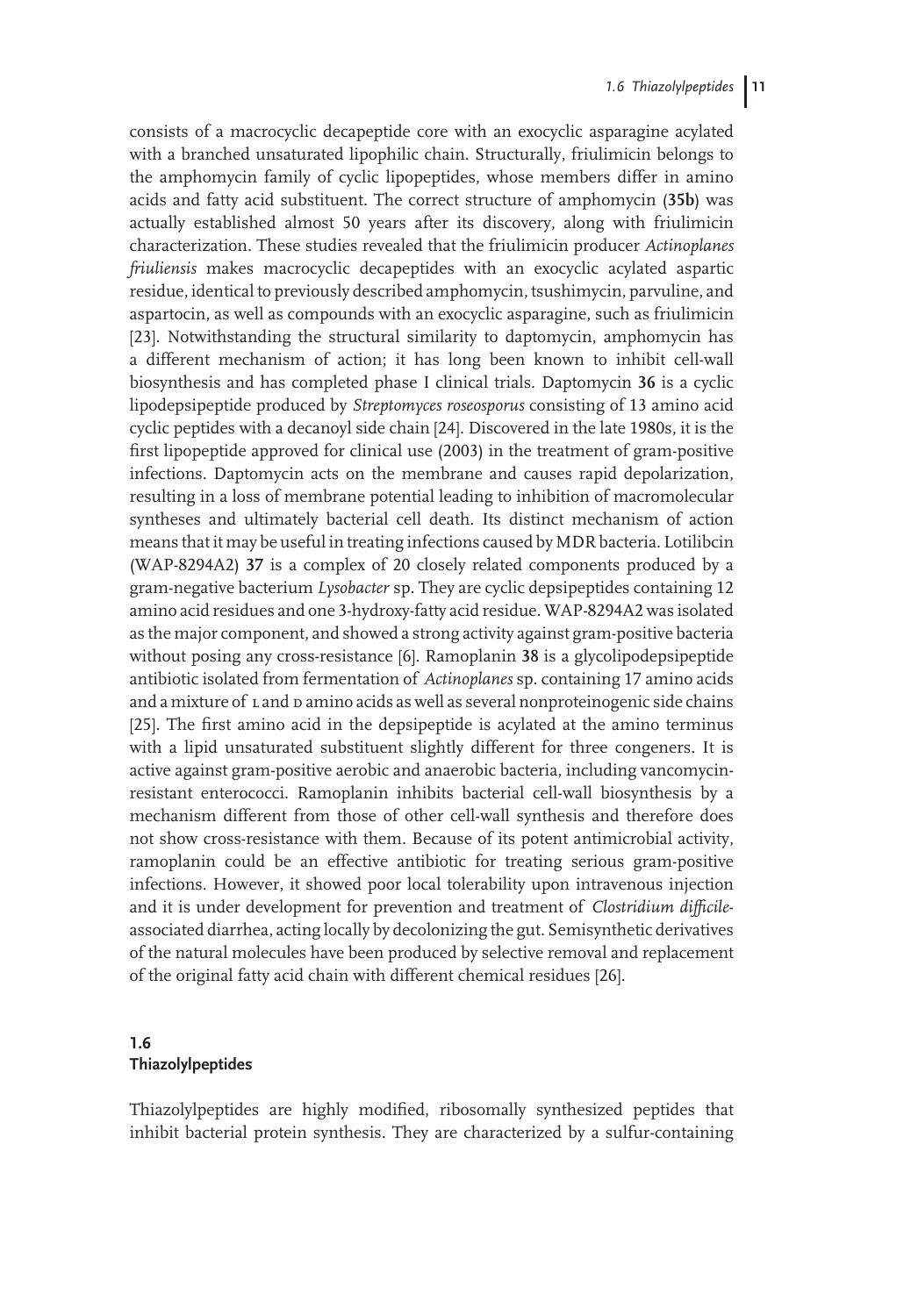

**Figure 1.6** Thiazolylpeptide and macrolide antibiotics.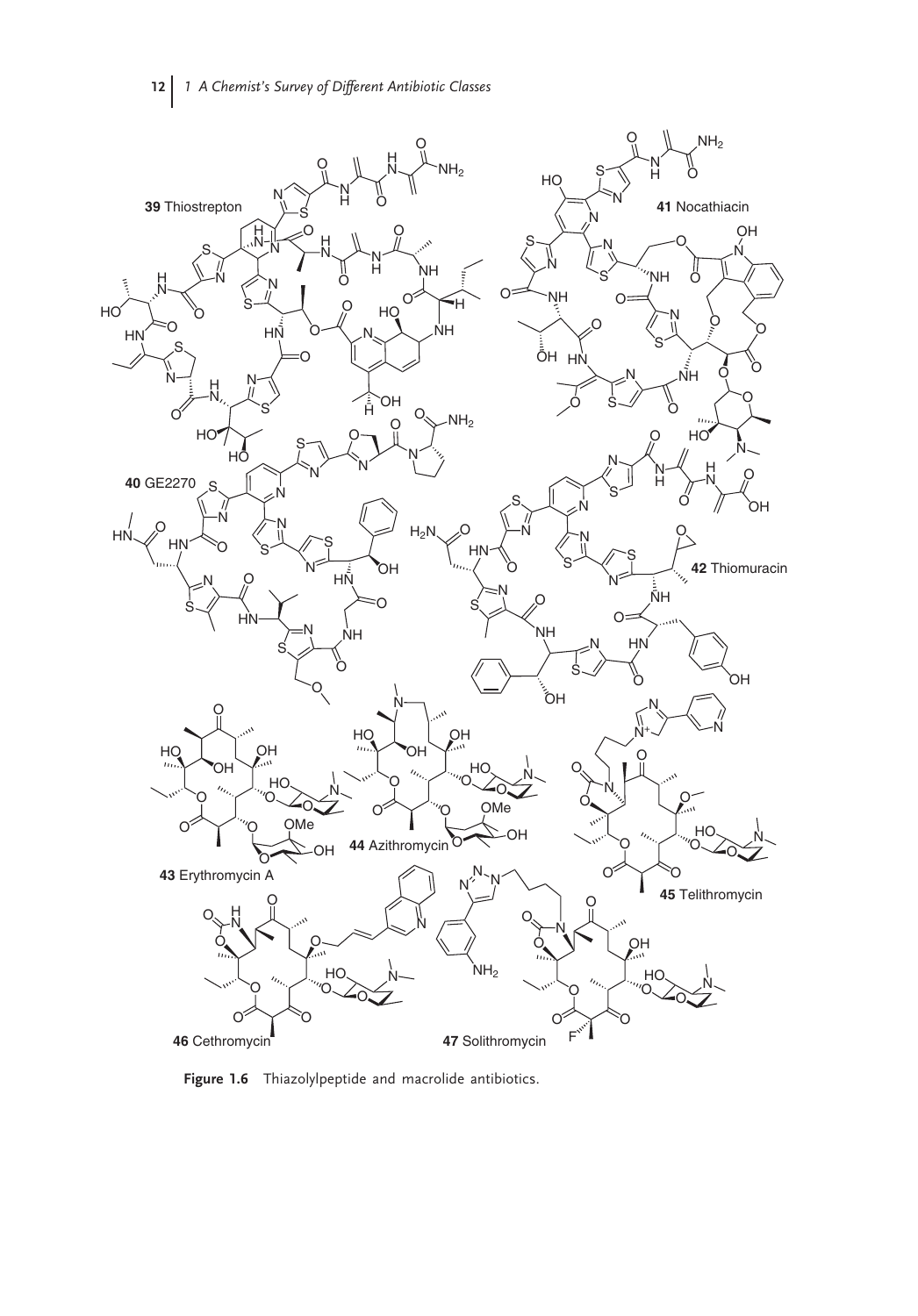macrocyclic structure, which possess a tri- or tetra-substituted nitrogen-containing heterocycle core (Figure 1.6). Micrococcin was the first thiopeptide ever discovered (1948); it was produced by a *Micrococcus* sp. Other members of this class are produced by *Streptomyces* (thiostreptone **39**) and *Planobispora* sp. (GE2270 **40**). Nearly all of the thiopeptides inhibit protein synthesis; however, their cellular targets are distinct. For example, the structurally complex polycycles of nocathiacin **41** [27] and thiostrepton **39** bind to the 23S ribosomal ribonucleic acid (rRNA) component of the bacterial 50S ribosomal subunit, while GE2270 **40** and the thiomuracin **42** monocycles target the elongation factor Tu [28]. Most thiazolylpeptides show potent activity against gram-positive pathogens and this unique class of thiopeptides represents a significant and promising lead for antibiotic drug discovery, yet their poor solubility has limited clinical progress; only a derivative of GE2270 has entered clinical trials for the topical treatment of acne (NAI-Acne), in which the natural carboxy terminal is replaced by a semisynthetic amide residue [11]. Additional novel derivatives of GE2270 have recently been identified, where the natural carboxy-terminal amino acids are replaced by cycloalkylcarboxylic acid side chains by amide or urethane bond [29], and novel water-soluble derivatives of nocathiacin were also recently reported [27].

## **1.7 Macrolactones**

## 1.7.1 **Macrolides**

Macrolides (Figure 1.6) are composed of a macrolacton, usually of 14–16 atoms, and at least 2 neutral- or amino sugars linked to the macrocycle, usually cladinose and desosoamine. Erythromycin A **43**, the prototype of this class, was first isolated from *Streptomyces erythreus* in 1952 [4]. Since their discovery, a significant number of new natural and semisynthetic derivatives have been produced. Despite the availability of total synthesis tools, semisynthesis still remains the only possibility for all marketed macrolides; nevertheless, molecular diversity was obtained in macrolides, not only by classical semisynthesis but also by combinatorial biosynthesis through modification of the polyketide biosynthetic machinery [4]. Among the most interesting semisynthetic derivatives, the azalides, obtained by Beckmann rearrangement from erythromycin A, have increased activity against gram-negative bacteria. Among them, azytromycin **44** was commercialized at the end of the 1980s. More recently, to overcome the several mechanisms involved in the resistance against this class, new macrolides named ketolides were rediscovered, in which 3-cladinose, erroneously considered for many years as a crucial structural element for antibiotic activity, is replaced with a 3-ketone substituent. Novel ketolides were demonstrated to have increased stability in acidic media and potent activity against erythromicin- and penicillin-resistant enterococci together with an enhanced pharmacokinetic profile. Among them, telithromycin **45** was the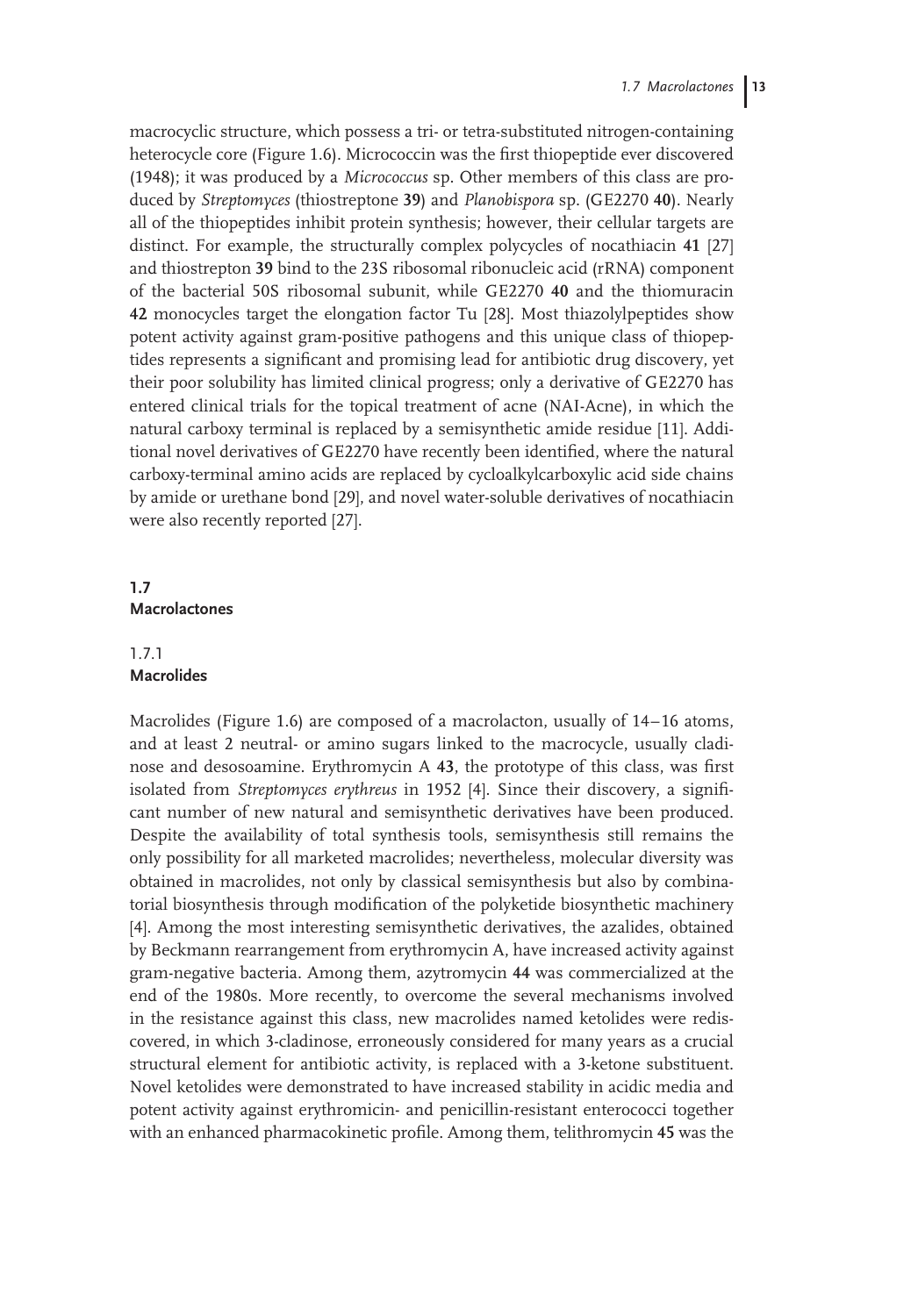

Figure 1.7 Macrociclic antibiotics, rifamycins, and tetracyclines.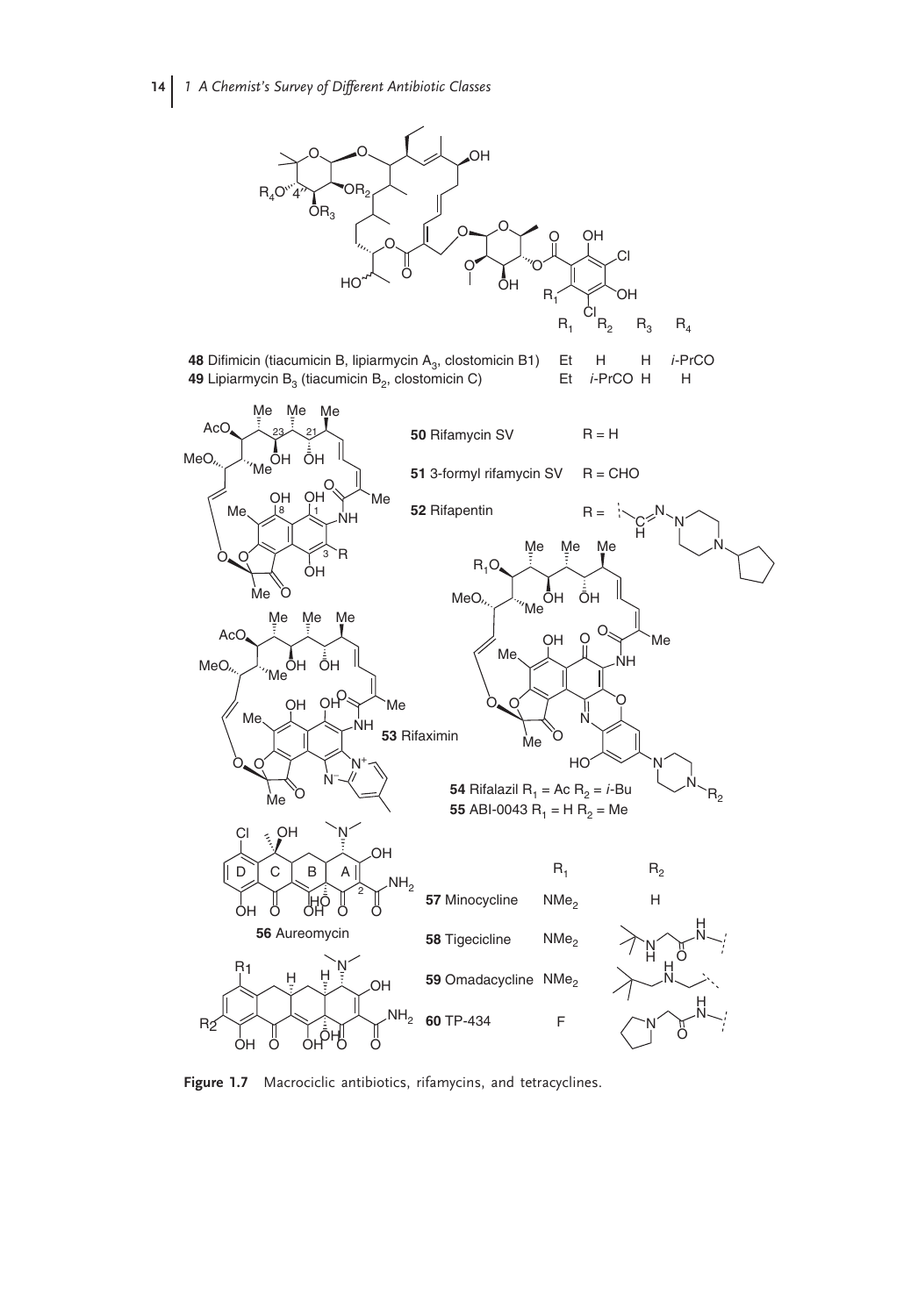first ketolide approved for clinical use in the 2000s. Further improvement led to cethromycin **46** and solithromycin **47** as lead compounds, currently under clinical development [3]. Both are characterized by the presence of a cyclic carbamate group at the 11, 12-position that enhances the activity against susceptible and resistant strains by stabilizing the ketolide conformation.

## 1.7.2 **Difimicin**

Difimicin **48** (Figure 1.7) belongs to an 18-member family of actinomyceteproduced macrocycles, independently discovered under the names of lipiarmycin, clostomycin, and tiacumicin [13]. Compounds in the family differ for variations in the macrolide ring and for the nature and position of the acyl residue esterified on the sugars, with the major component carrying an isopropyl ester at position 4--. Among the natural congeners, lipiarmycin B **49** is less active than lipiarmycin A against all bacterial species, thus indicating that the position of the isobutyl residue on methyl rhamnose affects *in vitro* activity. Difimicin is a potent inhibitor of bacterial RNA polymerase (RNAP) and is currently under registration for the treatment of *C. difficile* infections.

# **1.8 Ansamycins–Rifamycins**

The class of ansamycins is characterized by a cyclic structure in which an aliphatic chain forms a bridge between two nonadjacent positions of a cyclic π-system, similar to the handle of a basket or ansa (in Latin, hence the name). They are produced by strains of several genera of the order *Actinomycetales*. The most important ansamycins are rifamycins (Figure 1.7). They have an aliphatic ansa chain constituted of 17 atoms, are antibacterial, and selectively inhibit RNA polymerase. Following the first rifamycin isolation in 1957 (rifamycin SV **50**), extensive programs of semisynthesis led to the preparation and evaluation of a large number of rifamycin analogs with the aim of obtaining a compound with better oral absorption, more prolonged antibacterial levels in blood, and greater antimicrobial activity [30]. These studies gave important information on the SAR in rifamycins. The minimal requirements for antibiotic activity appeared to be the presence of the two hydroxyls at  $C_{21}$  and  $C_{23}$  positions of the ansa chain and the two polar groups at  $C_1$  and  $C_8$  positions of the naphtoquinonic nucleus, together with a conformation of the ansa chain that resulted in certain specific geometric relations among these four functional groups. Position 3 of the aromatic nucleus has been extensively derivatized, mainly starting from the readily available intermediate 3-formyl rifamycin **51** resulting in the synthesis of interesting compounds, among them rifapentin **52**, currently used for the treatment of tuberculosis in the United States, rifaximin **53**, and rifalazil **54**. Novel benzoxazinorifamycins have been recently synthesized and screened. Among them, novel derivatives (ABI-0043 **55**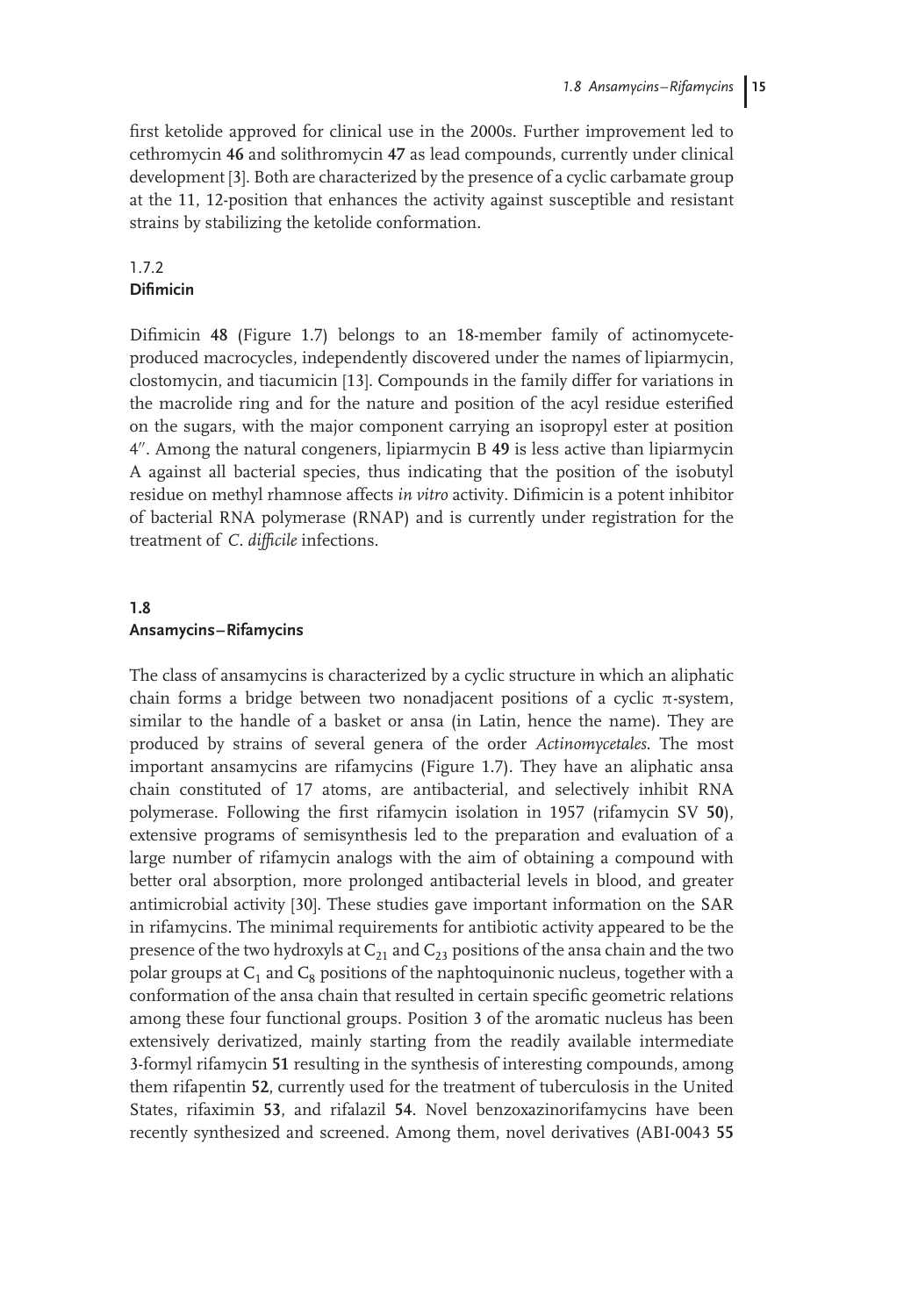is the main example) that possess both the ability to suppress the emergence of rifamycin-resistant mutants and show increased activity against mutants resistant to other rifamycins have been identified [30].

## **1.9 Tetracyclines**

Tetracyclines are characterized by a polycyclic structure consisting of a highly functionalized and partially reduced naphthacene (Figure 1.7). They are usually produced by strains of *Streptomyces aureofaciens* and *Streptomyces rimosus* and, more recently, by *Micromonospora* and *Actinomadura brunea*. These molecules bind to the ribosome-inhibiting protein synthesis and are classified as broad-spectrum antibiotics. The first member of the group chlorotetracycline (aureomycin **56**) was discovered in the late 1940s. The first structural variations of the basic skeleton, obtained by semisynthesis from the natural precursor, were generally related to the C-5, C-6, C-7, and C-8 carbons and the carbamoyl group at position C-2 [31]. Since the 1970s, when minocycline **57** was approved, only tigecycline **58** has been introduced, in 2005, to treat infections resistant to other antimicrobials [32]. Nevertheless, the medicinal chemistry and semisynthesis of newer analogs have recently undergone a renaissance; moreover, total synthesis has become available, giving access to a broad range of tetracyclines that would be inaccessible by semisynthesis and provides a powerful engine for the discovery of new tetracyclines [33]. Among the new derivatives, omadacycline **59** (PTK-0796) is in phase III while TP-434 **60** is currently in phase II trials [3].

## **1.10**

## **Oxazolidinones**

Oxazolidinones are a new class of synthetic antibiotics, discovered in the 1980s (Figure 1.8) [18]. These compounds originated from an iterative medicinal chemistry effort starting with a series of racemic 5-halomethyl-3-phenyl-2-oxazolidinones with reported utility for treating a variety of plant diseases [34]. In 2000, the FDA approved linezolid **61**, which also showed a unique mechanism of protein synthesis inhibition [35]. Detailed SARs were obtained, leading to the identification of the molecular feature critical for the antibiotic activity. Linezolid is composed of an oxazolidin-2-one ring containing a critical (S) stereocenter in position 5. Aryl substitution of the nitrogen is also necessary for activity. Generally, the B-ring of oxazolidinone antibacterials contains a phenyl ring or fluorosubstituted phenyl rings. In addition to these, heterocyclic B-rings such as pyridine and pyrrole ring systems were also reported in the literature, showing limited improvements. In the most recent derivatives, additional rings C and D were introduced and/or modified following extensive chemical investigation. There are several oxazolidinone derivatives that are being clinically developed and several others that are in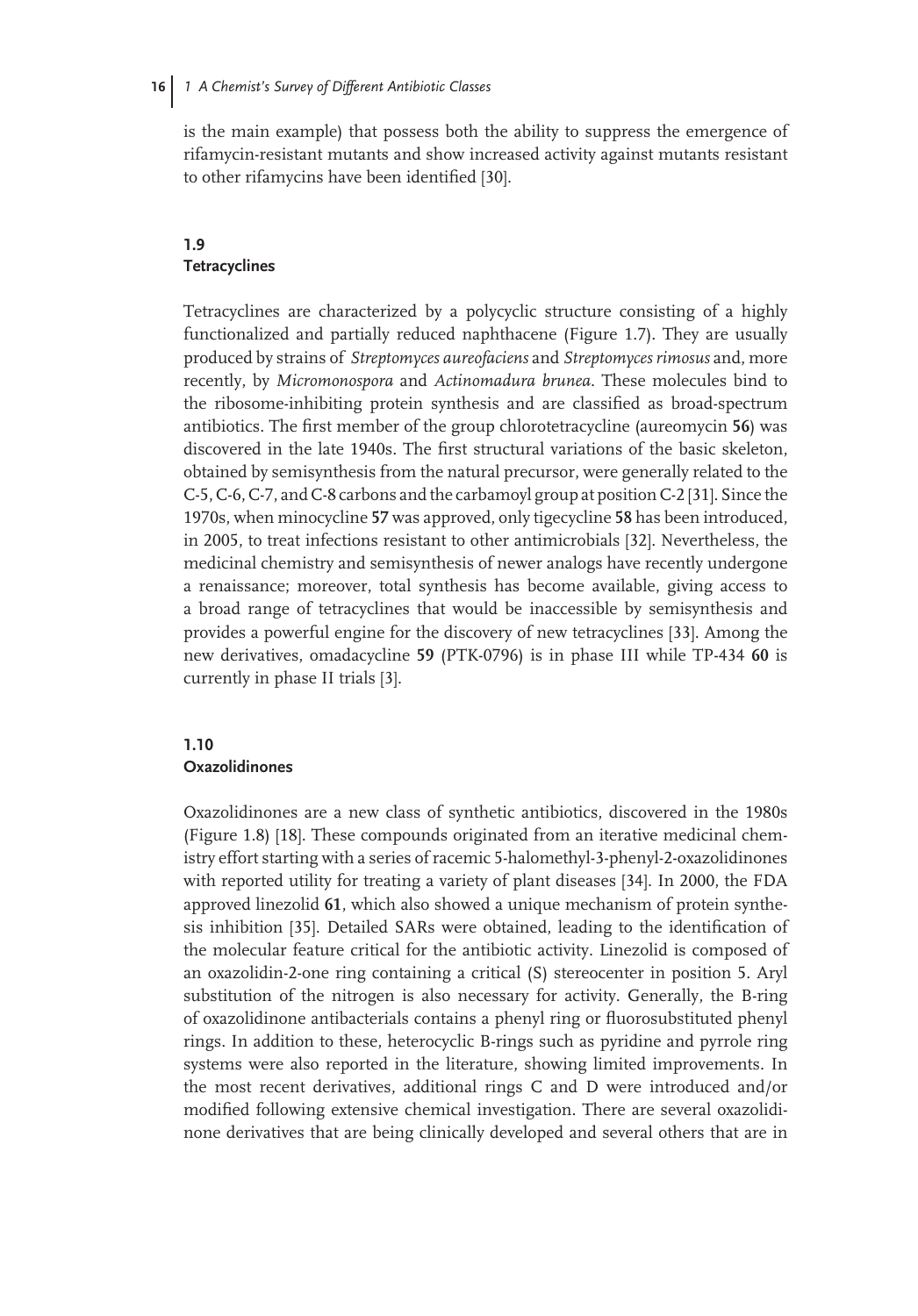

**Figure 1.8** Oxazolidinones, lincosamides, pleuromutilins, and aminocoumarines.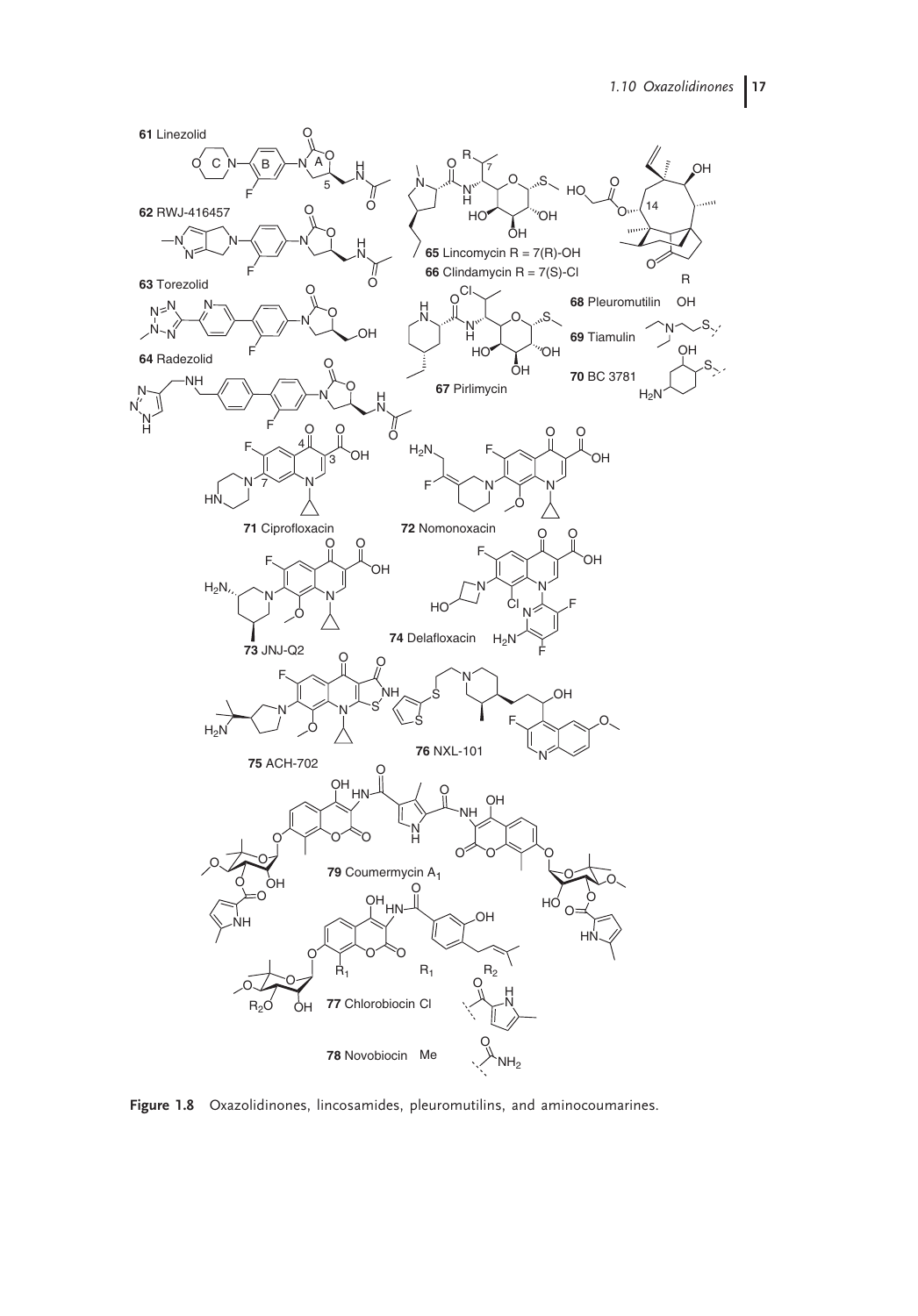preclinical development. Among the most interesting, RWJ-416457 **62** is modified on the C and D rings [36], torezolid **63** in addition to ring modification lacks the acetyl group [37], while radezolid **64** contains a new modification on the C-5 substituent [3].

## **1.11 Lincosamides**

Lincomycin **65** (Figure 1.8) was isolated by fermentation of *Streptomyces lincolnensis* and was introduced in clinical medicine in 1960. Its semisynthetic analog clindamycin **66**, obtained by selective halogenation of the secondary alcohol in position 7, was also approved a few years later, in 1969 [4]. Lincosamides inhibit bacterial protein synthesis by binding to the 50S ribosomal subunit and show activity against most gram-positive and anaerobic bacteria but not against gramnegative and enterococci. Their use was limited by development of resistance due to methylation of the ribosomal target causing reduced binding affinity. Recently, new medicinal chemistry research programs were started to achieve second-generation lincosamide derivatives. Among the new products, pirlimycin **67** possesses an improved pharmacokinetic profile even if no improvement was observed in its spectrum of action. The molecule has been marketed for veterinary use.

## **1.12 Pleuromutilins**

The diterpene antibiotic pleuromutilin **68** (Figure 1.8) from the fungus *Clitopilus* sp. was first discovered in 1951 and inhibits protein synthesis [38]. A series of derivatives was synthesized between 1963 and 1966, with a strong focus on variations in the C(14) side chain. Already at that time, it was recognized that the number of functional groups was small, which led to the consideration that an ''activation'' of the molecule via sulfonic acid esters at the C(14) atom would give the best opportunities for numerous exchange reactions. Of the derivatives generated, the mutilin esters of substituted thioglycolic acids demonstrated superior minimum inhibitory concentration (MIC) values. Further alterations within this group led to the development of the first veterinary pleuromutilin, tiamulin **69**, which was approved in 1979. Despite successful use in veterinary medicine, no derivative for systemic use in humans has been made. More recently, with the dramatic emergence of resistance to established antibacterial classes in the 1980s, significantly more attention has been given to the class of pleuromutilins to try to explore their potential for human use owing to its unique interaction with the bacterial 50S ribosomal subunit. Side-chain chemistry, in combination with extensive use of SARs derived from more than 1000 pleuromutilin derivatives, has led to the discovery of BC-3781 **70**, the very first systemic pleuromutilin recently tested successfully in patients in a phase II trial [39].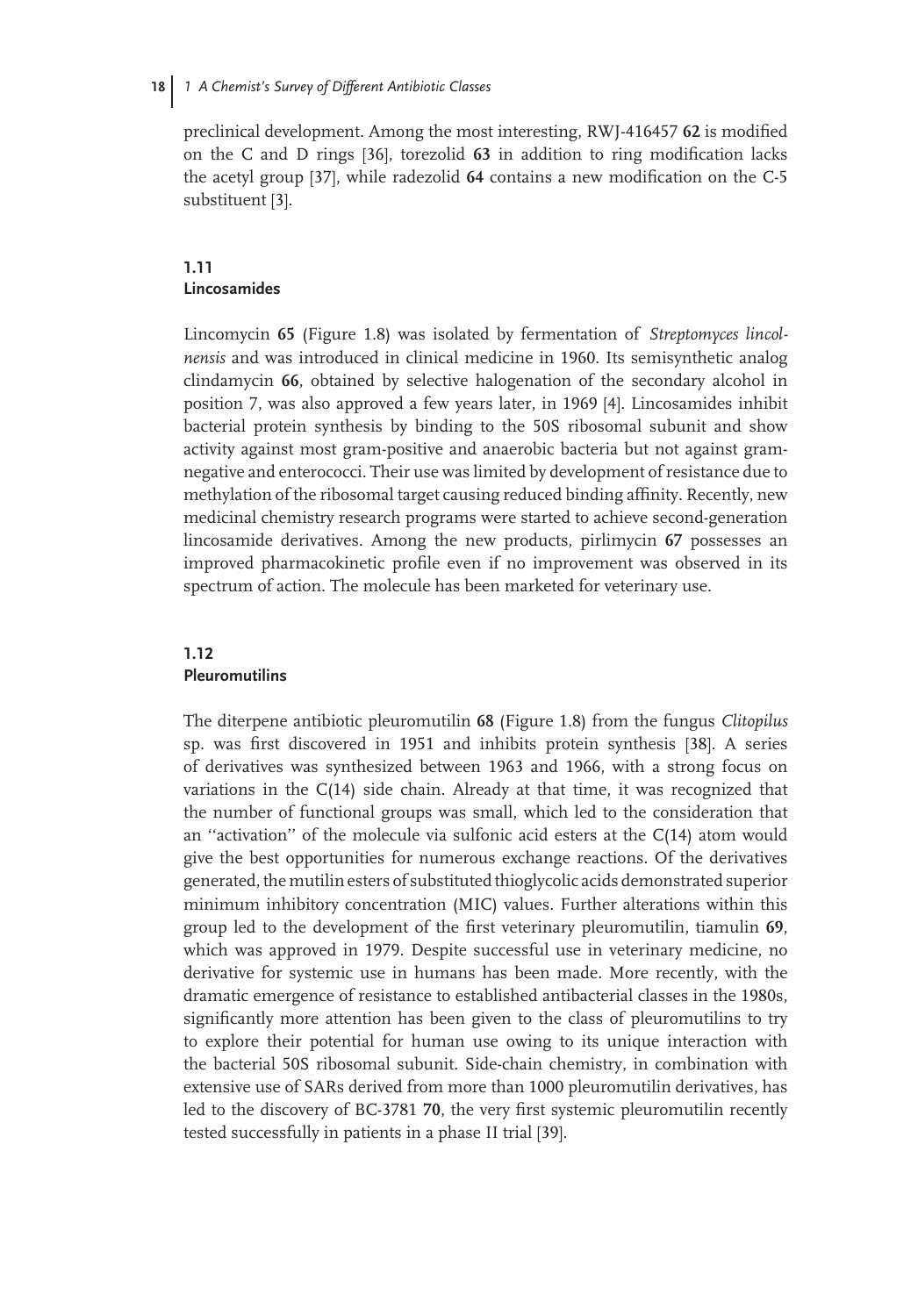## **1.13 Quinolones**

The quinolones (Figure 1.8) are a family of synthetic broad-spectrum antibiotics. Nalidixic acid, introduced into clinic practice in 1962, is considered to be the predecessor of all members of the quinolone family. The basic structure consists of an N-1 alkylated 3-carboxypyrid-4-one ring fused to another aromatic ring, which may contain various substituents. Quinolones inhibit two essential bacterial enzymes: DNA gyrase and topoisomerase IV to varying extents depending on the pathogen. Substitutions vary by drug and may influence activity. The 1-position can include small alkyl groups or an aryl group. The 2-position will maintain activity when it is either a carbon or nitrogen atom. Positions 3 and 4 are critical and must not be altered from the unsubstituted carboxylic acid and ketone, respectively. Substitutions are usually made at positions 5, 6, 7, and 8 to improve activity. Most newly reported quinolones have modifications of the crucial 7-position (piperazine group for ciprofloxacin **71**). The majority of quinolones in clinical use belong to the subset fluoroquinolones, which have a fluorine atom attached to the central ring system, typically at the 6-position or C-7 position. In fact, fluorine, chlorine, and methyl all appear to show improvement, with 6-fluoro giving the most significant improvement [40]. Despite the fact that the use of quinolones has been associated with increased incidence of MRSA, several new members of this class are under development: nemonoxacin **72**, JNJ-Q2 **73**, delafloxacin **74** [6]. Related compounds isothiazoloquinolones (ITQs) were first described by Abbott 20 years ago. They are one of the few quinolone analogs in which the carboxylic acid has been successfully replaced. ACH-702 **75** belongs to this group [41]. Strictly related to quinolone are quinolines, in which the aromatic nucleus does not contain the oxidation in position 4. NXL101 **76**, currently in phase I clinical trials, is representative of a new class of quinoline DNA gyrase and topoisomerase IV inhibitors with a gram-positive spectrum of antibacterial activity including MRSA- and fluoroquinolone-resistant isolates [42].

## **1.14 Aminocoumarins**

Aminocoumarins such as clorobiocin **77**, novobiocin **78**, and coumeramycins produced by *Streptomyces* sp. are known inhibitors of GyrB ATPase (Figure 1.8) [43]. Their common characteristic structural moiety is a 3-amino-4,7-dihydroxycoumarin ring, substituted at position C-8 either with a methyl group or with a chlorine atom. In all three compounds, the 7-hydroxy group of the aminocoumarin moiety is glycosidically linked to an unusual deoxy sugar, 4-O-methyl-5-C-methyl-l-rhamnose, which is acylated at its 3-hydroxy group with a 5-methylpyrrole-2-carboxyl group or a carbamyl group. Coumermycin  $A_1$  79 is unique among the aminocoumarins in incorporating two 3-amino-4,7-dihydroxycoumarin moieties, which are connected through amide bonds to a central pyrrole unit-3-methylpyrrole-2,4-dicarboxylic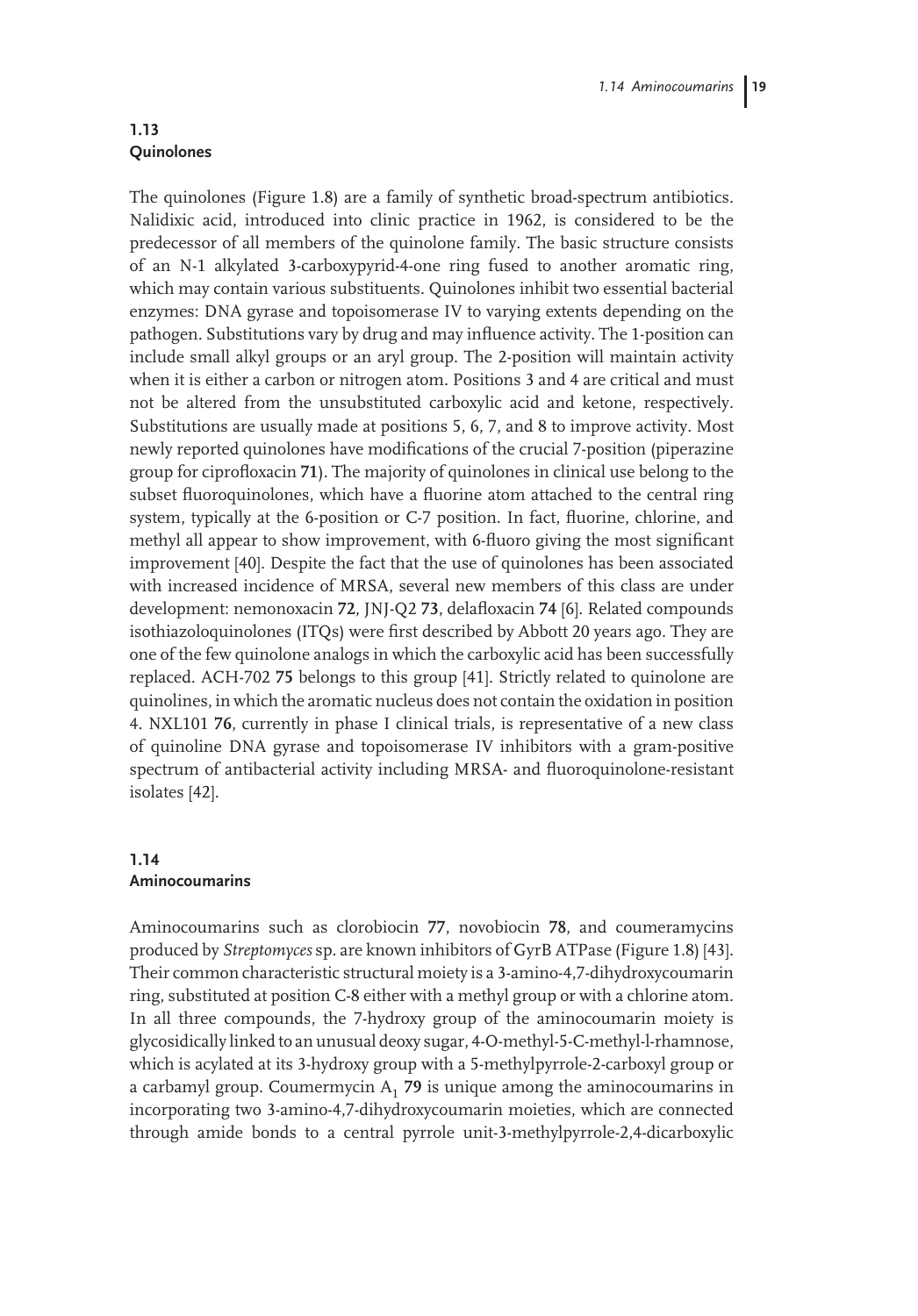acid, resulting in a nearly but not completely symmetric molecule. Novobiocin was once marketed as an antibacterial but has since been withdrawn owing to toxicity. Several papers from Heide and colleagues over the past few years report new novobiocin analogs that have been isolated by selective manipulation of the biosynthetic gene clusters of *Streptomyces* [44].

### **References**

- **1.** Houghton, J.L., Green, K.D., Chen, W., and Garneau-Tsodikova, S. (2010) The future of aminoglycosides: the end or renaissance? *ChemBioChem*, **11**, 880–902.
- **2.** Endimiani, A., Hujer, K.M., Hujer, A.M., Armstrong, E.S., Choudhary, Y., Aggen, J.B., and Bonomo, R.A. (2009) ACHN-490, a neoglycoside with potent in vitro activity against multidrug-resistant klebsiella pneumoniae isolates. *Antimicrob. Agents Chemother.*, **53**, 4504–4507.
- **3.** Sutcliffe, J.A. (2011) Antibiotics in development targeting protein synthesis. *Ann. N.Y. Acad. Sci.*, **1241**, 122–152.
- **4.** von Nussbaum, F., Brands, M., Hinzen, B., Weigand, S., and Habic, D. (2006) Antibacterial natural products in medicinal chemistry–hexodus or revival? *Angew. Chem. Int. Ed.*, **45**, 5072–5129.
- **5.** Llarrull, L.I., Testero, S.A., Fisher, J.F., and Mobashery, S. (2010) The future of the β-lactams. *Curr. Opin. Microbiol.*, **13**, 551–557.
- **6.** Butler, M.S. and Cooper, M.A. (2011) Antibiotics in the clinical pipeline in 2011. *J. Antibiot.*, **64**, 413–425.
- **7.** Stachyra, T., Levasseur, P., Pechereau, M.C., Girard, A.M., Claudon, M., Miossec, C., and Black, M.T. (2009) *In vitro* activity of the β-lactamase inhibitor NXL104 against KPC-2 carbapenemase and enterobacteriaceae expressing KPC carbapenemases. *J. Antimicrob. Chemother.*, **64**, 326–329.
- **8.** Pangborn, W.A., Duax, W.L., and Pletnev, V. (1999) Gramicidin D conformation, dynamics and membrane ion transport. *Biopolymers*, **51** (2), 129–144.
- **9.** Parenti, F. and Cavalleri, B. (1989) Proposal to name the vancomycin like glycopeptides as dalbaheptides. *J. Antibiot.*, **42** (12), 1882–1883.
- **10.** Clardy, J., Fischbach, M.A., and Walsh, C.T. (2006) New antibiotics from bacterial natural products. *Nat. Biotechnol.*, **24** (12), 1541–1550.
- **11.** Donadio, S., Maffioli, S., Monciardini, P., Sosio, M., and Jabes, D. (2010) Antibiotic discovery in the twenty-first century: current trends and future perspectives. *J. Antibiot.*, **63**, 423–430.
- **12.** Willey, J.M. and van der Donk, W.A. (2007) Lantibiotics: peptides with diverse structure and function. *Annu. Rev. Microbiol.*, **61**, 477–501.
- **13.** Donadio, S., Maffioli, S., Monciardini, P., Sosio, M., and Jabes, D. (2010) Sources of novel antibiotics – aside the common roads. *Appl. Microbiol. Biotechnol.*, **88**, 1261–1267.
- **14.** Jabes, D. and Donadio, S. (2010) Strategies for the isolation and characterization of antibacterial lantibiotics. *Methods Mol. Biol.*, **618**, 31–45.
- **15.** Jabes, D., Brunati, C., Candiani, G., Riva, S., Romanò, G., and Donadio, S. (2011) Efficacy of the new lantibiotic NAI-107 in experimental infections induced by multidrug-resistant grampositive pathogens. *Antimicrob. Agents Chemother.*, **55**, 1671–1676.
- **16.** Maffioli, S.I., Potenza, D., Vasile, F., De Matteo, M., Sosio, M., Marsiglia, B., Rizzo, V., Scolastico, C., and Donadio, S. (2009) Structure revision of the lantibiotic 97518. *J. Nat. Prod.*, **79**, 605–607.
- **17.** Maffioli, S.I., Vasile, F., Potenza, D., Brunati, C., and Donadio, S. (2010) Lantibiotic carboxyamide derivatives with enhanced antibacterial activity. WO/2010/058238.
- **18.** Mukhtar, T.A. and Wright, G.D. (2005) Streptogramins, oxazolidinones, and other inhibitors of bacterial protein synthesis. *Chem. Rev.*, **105**, 529–542.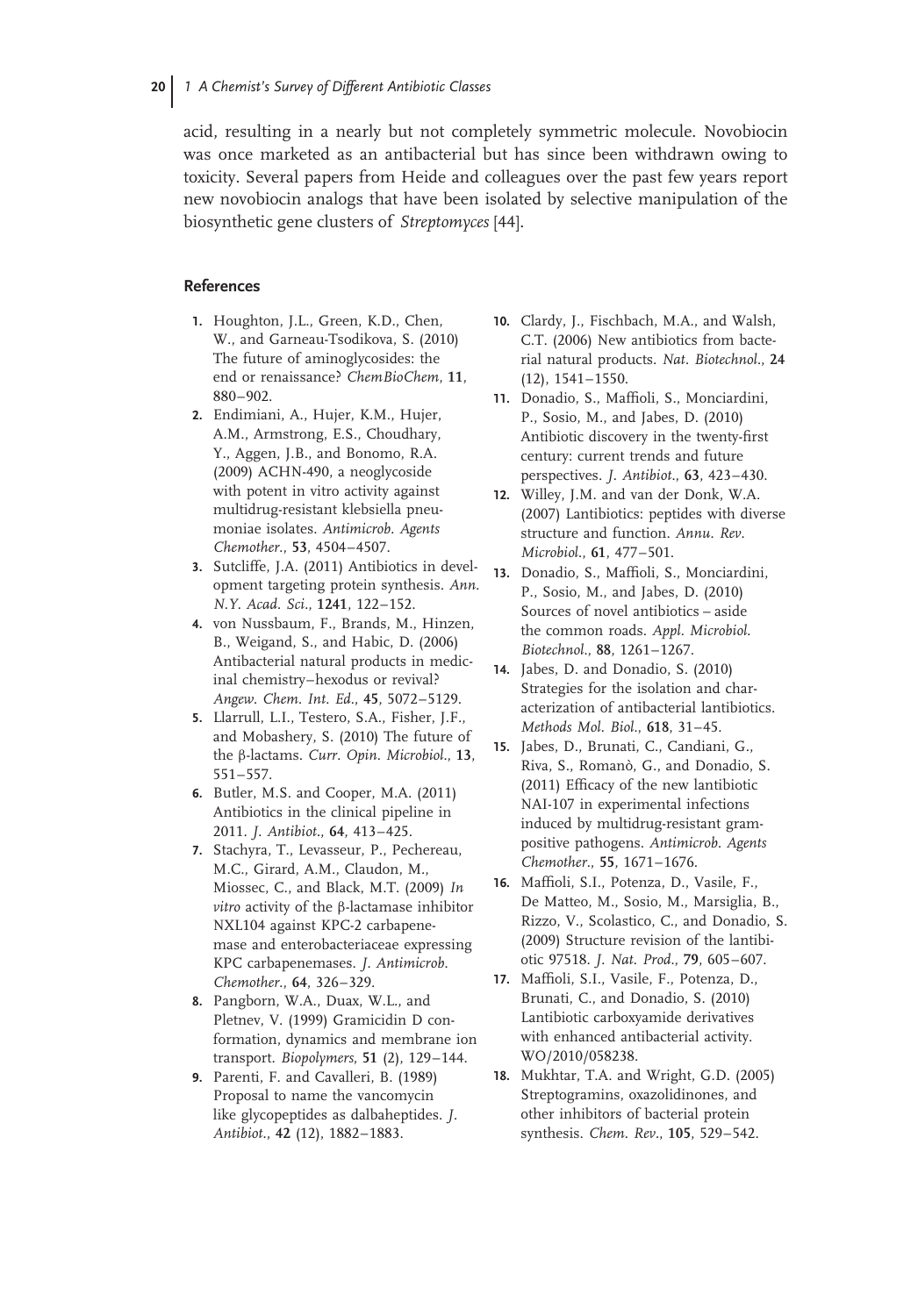- **19.** He, H., Williamson, R.T., Shen, B., Graziani, E.I., Yang, H.Y., Sakya, S.M., Petersen, P.J., and Carter, G.T. (2002) Mannopeptimycins, novel antibacterial glycopeptides from *streptomyces hygroscopicus* LLAC98. *J. Am. Chem. Soc*, **124**, 9729–9736.
- **20.** Koehn, F.E. (2008) New strategies and methods in the discovery of natural product anti-infective agents: the mannopeptimycins. *J. Med. Chem.*, **51**, 2613–2617.
- **21.** Velkov, T., Thompson, P.E., Nation, R.L., and Li, J. (2010) Structure-activity relationships of polymyxin antibiotics. *J. Med. Chem.*, **53** (5), 1898–1916.
- **22.** Landman, D., Georgescu, C., Martin, D.A., and Quale, J. (2008) Polymixins revisited. *Clin. Microbiol. Rev.*, **21** (3), 449–465.
- 23. Vértesy, L., Ehlers, E., Kogler, H., Kurz, M., Meiwes, J., Seibert, G., Vogel, M., and Hammann, P. (2000) Friulimicins: novel lipopeptide antibiotics with peptidoglycan synthesis inhibiting activity from *actinoplanes friuliensis* sp. nov. II. Isolation and structural characterization. *J. Antibiot.*, **53**, 816–827.
- **24.** Enoch, D.A., Bygott, J.M., Daly, M.-L., and Karas, J.A. (2007) Daptomycin. *J. Infect.*, **55** (3), 205–213.
- **25.** Fang, X., Nam, J., Shin, D., Rew, Y., Boger, D.L., and Walker, S. (2009) Functional and biochemical analysis of a key series of ramoplanin analogues. *Bioorg. Med. Chem. Lett.*, **19**, 6189–6191.
- **26.** Ciabatti, R., Maffioli, S.I., Panzone, G., Canavesi, A., Michelucci, E., Tiseni, P.S., Marzorati, E., Checchia, A., Giannone, M., Jabes, D., Romanò, G., Brunet, C., Candiani, G., and Castiglione, F. (2007) Synthesis and preliminary biological characterization of new semisynthetic derivatives of ramoplanin. *J. Med. Chem.*, **50**, 3077–3085.
- **27.** Xu, L., Farthing, A.K., Dropinski, J.F., Mainke, P.T., McCallum, C., Leavitt, P.S., Hickey, E.J., Colwell, L., and Liu, K. (2009) Nocathiacin analogs: synthesis and antibacterial activity of novel watersoluble amides. *Bioorg. Med. Chem. Lett.*, **19**, 3531–3533.
- **28.** Morris, R.P., Leeds, J.A., Naegeli, L.O., Memmert, K., Weber, E., LaMarche,

M.J., Parker, C.N., Burrer, N., Esterow, S., Hein, A.E., Schmitt, E.K., and krastel, P. (2009) Ribosomally synthesized thiopeptide antibiotics targeting elongation factor Tu. *J. Am. Chem. Soc.*, **131**, 5946–5955.

- **29.** LaMarche, M.J., Leeds, J.A., Amaral, K., Brewer, J.T., Bushell, S.M., Dewhurst, J.M., Dzink-Fox, J., Gangl, E., Goldovitz, J., Jain, A., Mullin, S., Neckermann, G., Osborne, C., Palestrant, D., Patane, M.A., Rann, E.M., Sachdeva, M., Shao, J., Tiamfook, S., Whitehead, L., and Yu, D. (2011) Antibacterial optimization of 4-aminothiazolyl analogues of the natural product GE2270 A: identification of the cycloalkylcarboxylic acids. *J. Med. Chem.*, **54**, 8099–8109.
- **30.** Mariani, R. and Maffioli, S.I. (2009) Bacterial RNA polymerase inhibitors: an organized overview of their structure, derivatives, biological activity and current clinical development status. *Curr. Med. Chem.*, **16**, 430–454.
- **31.** Nelson, M.L. and Levy, S.B. (2011) The history of the tetracyclines. *Ann. N.Y. Acad. Sci.–Antimicrob. Ther. Rev.*, **1241**,  $17 - 32.$
- **32.** Rose, W.E. and Rybak, M.J. (2006) Tigecycline: first of a new class of antimicrobial agents. *Pharmacotherapy*, **26** (8), 1009–1110.
- **33.** Sun, C., Hunt, D.K., Clark, R.B., Lofland, D., O'Brien, W.J., Plamondon, L., and Xiao, X. (2011) Synthesis and antibacterial activity of pentacyclines: a novel class of tetracycline analogs. *J. Med. Chem.*, **54**, 3704–3731.
- **34.** Barbachyn, M.R. and Ford, C.W. (2003) Oxazolidinone structure-activity relationships leading to linezolid. *Angew. Chem. Int. Ed.*, **42**, 2010–2023.
- **35.** Leach, K.L., Brickner, S.J., Noe, M.C., and Miller, P.F. (2011) Linezolid, the first oxazolidinone antibacterial agent. *Ann. N. Y. Acad. Sci.*, **1222**, 49–54.
- **36.** Vara Prasad, J.V.N. (2007) New oxazolidinones. *Curr. Opin. Microbiol.*, **10**, 454–460.
- **37.** SIm, W.B., Choi, S.H., Park, J.Y., Choi, S.H., Finn, J., and Yoon, S.H. (2011) Discovery of torezolid as a novel